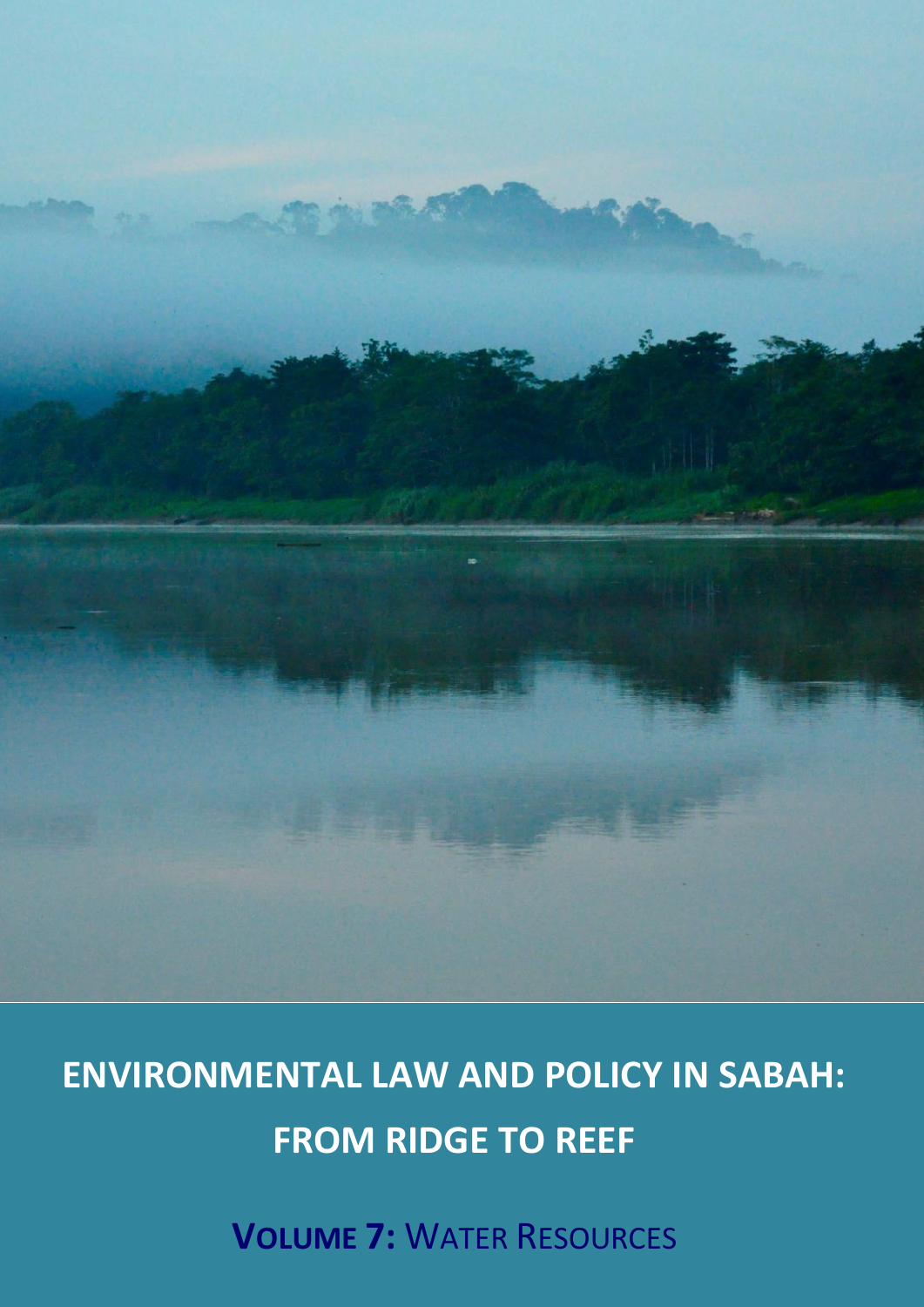# DRAFT FOR PEER REVIEW

#### **Disclaimer, Acknowledgements and Call for Inputs**

**Disclaimer:** This legal brief is intended as a means to engage with the relevant law and policy, and should not replace a thorough reading of the official documents themselves, which can be found online.

**Acknowledgements:** The authors have striven to provide an easily accessible and accurate overview of the law. Many thanks to the anonymous reviewers who have provided their inputs.

**Call for inputs:** We welcome further comments on content, format, and the brief's potential development and uses. Please email Holly Jonas (holly@foreversabah.org) and Harry Jonas (harry@foreversabah.org).

**Citation:** Forever Sabah, 2015 (draft for peer review). *Environmental Law and Policy in Sabah: From Ridge to Reef. Volume 7: Water Resources*. Forever Sabah: Malaysia.

**Cover photo:** Harry Jonas

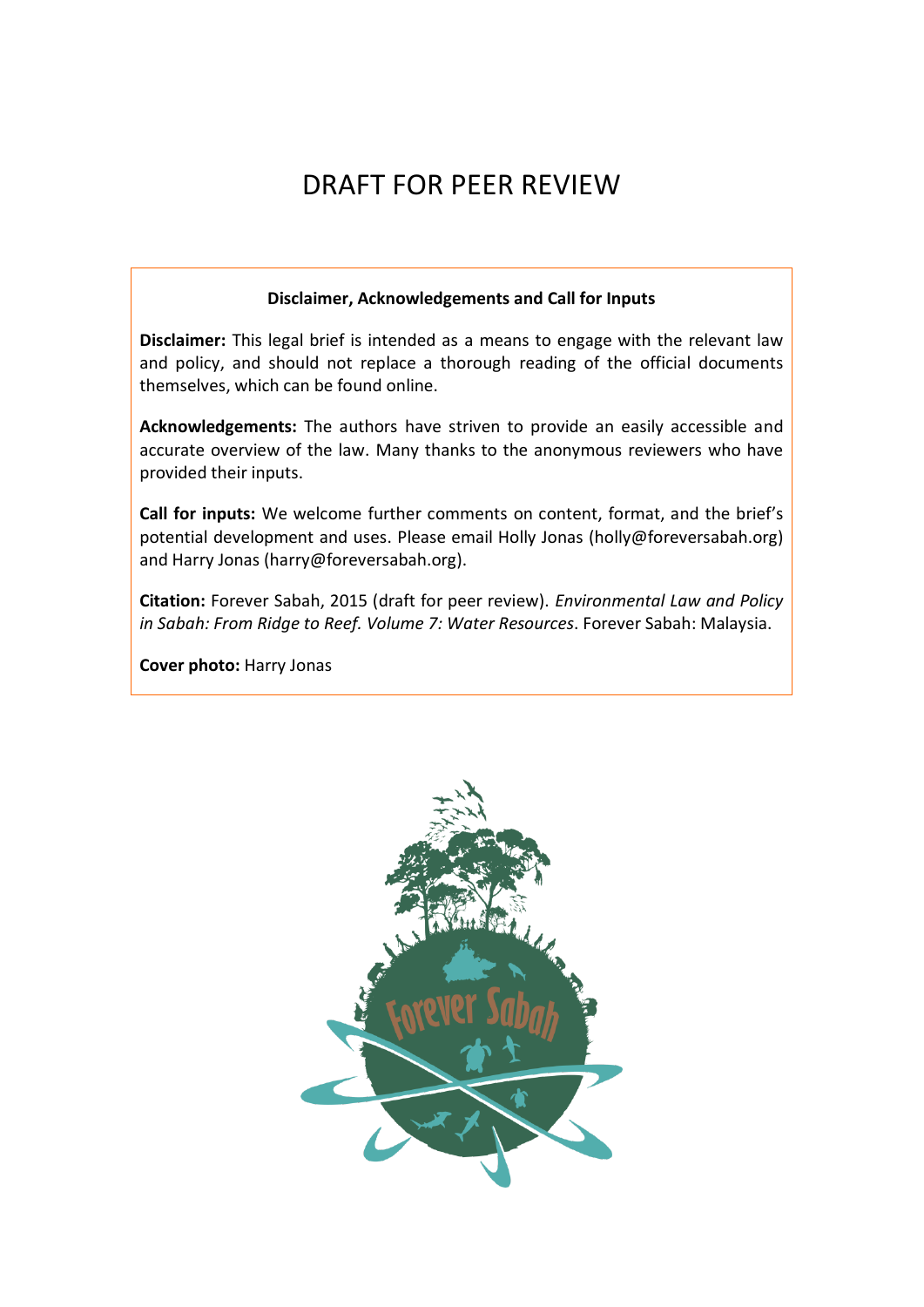# **OVERVIEW**

There are nine pieces of legislation that together provide the overarching regulatory framework for Sabah's water resources. These include:

- Water Resources Enactment (1998),
- Land Ordinance (1930),
- Land Acquisition Ordinance (1950),
- **Town and Country Planning Ordinance (1950),**
- Drainage and Irrigation (1956),
- Forest Enactment (1968),
- Environment Protection Enactment (2002),
- Water Supply Enactment (2003), and
- Inland Fisheries and Aquaculture Enactment (2003).

This brief provides an overview of each law, details of the institutional arrangements, and sets out the relevant case law. With the exception of the Water Resources Enactment, all laws referenced in this brief are set out in chronological order and do not reflect their relative importance.

# 1. WATER RESOURCES ENACTMENT

#### **Purpose**

The *Water Resources Enactment (1998)* provides the cornerstone of Sabah's water resource-related legislation and establishes rules relating to the sustainable management and efficiency of water activities<sup>1</sup>, Water Conservation Areas and Water Protection Areas. The *Water Resources Enactment* has eight major areas of focus. These include:

- Water Protection Areas
- Water Conservation Areas,
- River and Shore Reserves,
- Floodplain Management Areas,
- Catchment Management Plans,
- Water Usage,
- Water Activities, and
- Water Activity Licences.

#### **Water Protection Areas**

l

Water Protection Areas are established for the protection of an individual water source, water resource, body of water, location, reduction in flow, prevention

 $1$  "[W]ater activities" are defined as taking water from a body of water, returning water to a body of water by artificial means, controlling, diverting or mitigating floodwaters outside of a Floodplain Management Area or conducting a water body alteration activity. Water Resources Enactment, 1998, section 17 (1), (a)-(d).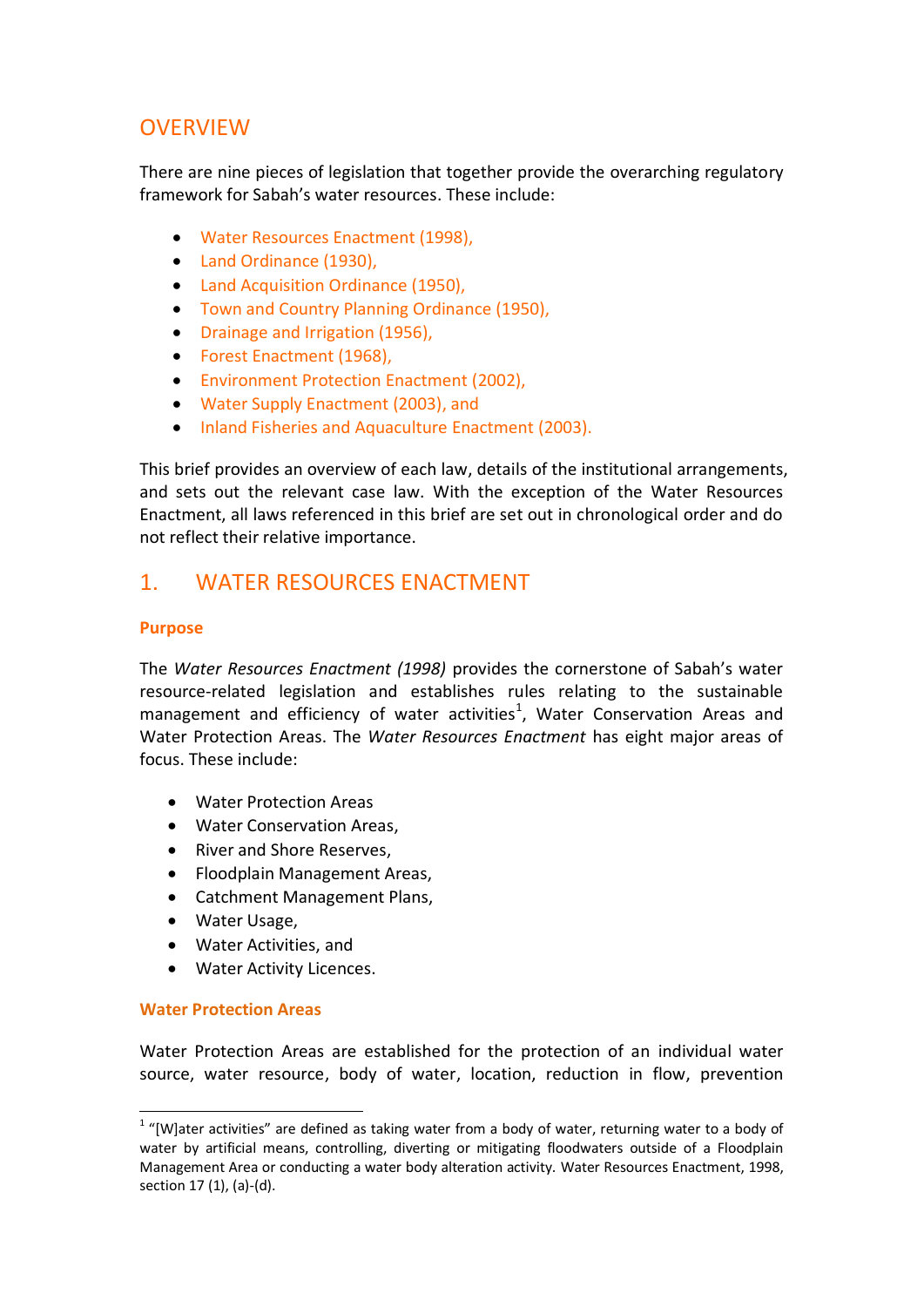against pollution and degradation. Forest Reserves are considered areas of State land appropriate for water protection. $2$ 

#### **Process to establish a Water Protection Area**

The Yang di-Pertua<sup>3</sup> has the power to establish areas of State land as Water Protection areas, with advice from the Water Resources Council (the Council).<sup>4</sup>

# *a. Proposal for a Water Protection Area*

Notice of the Yang di-Pertua Negeri's intention to establish a Water Protection Area should be published in the *Gazette*. Notice in the *Gazette* should include the location of the area intended for protection and the date intended for the declaration.<sup>5</sup>

#### *b. Notice of proposed area*

After notification in the *Gazette* is published, the District Officer or Assistant Collector of Land Revenue (Assistant Collector) for the area should advertise the intention to establish a new Water Protection Area. The District Officer and Assistant Collector should also investigate and report any claims or rights and privileges that will affect the land and determine whether the rights should remain or be revised.<sup>6</sup> The District Officer and Assistant Collector are also responsible for fulfilling all requirements for obtaining the land for public purpose under the Land Acquisition Ordinance.<sup>7</sup> Advertisements around the intended area should include how to make and objection or inquiry for the following concerns:

- Exercise of any right or privilege including modification to an existing right,
- Location of the land proposed for the protected area, and
- The proposed method for water management that will be used in the area. $8$

#### *c. Restrictions on proposed area*

Once a notice is issued in the *Gazette*, the land proposed to become a Water Protection Area cannot be alienated and no new building or plantation should be erected/ formed within the area proposed.<sup>9</sup>

#### *d. Obtaining land for Water Protection Area*

The Yang di-Pertua Negeri has the authority to acquire land to be used for a public purpose under the *Land Acquisition Ordinance (1950)*. Land acquired for a Water

 $2$  Water Resources Enactment, 1998, section 36 (1).

 $3$  The Supreme Head of Sabah.

<sup>4</sup> Water Resources Enactment, 1998, section 36 (1).

<sup>&</sup>lt;sup>5</sup> Water Resources Enactment, 1998, section 36 (2).

 $6$  Water Resources Enactment, 1998, section 36 (4), (a)-(c).

<sup>&</sup>lt;sup>7</sup> Water Resources Enactment, 1998, section 36 (4)(d), cross-referenced below in reference to Land Acquisition Ordinance.

 $8$  Water Resources Enactment, 1998, section 36 (5), (a)-(c).

 $9$  Water Resources Enactment, 1998, section 36 (3), (a)-(b).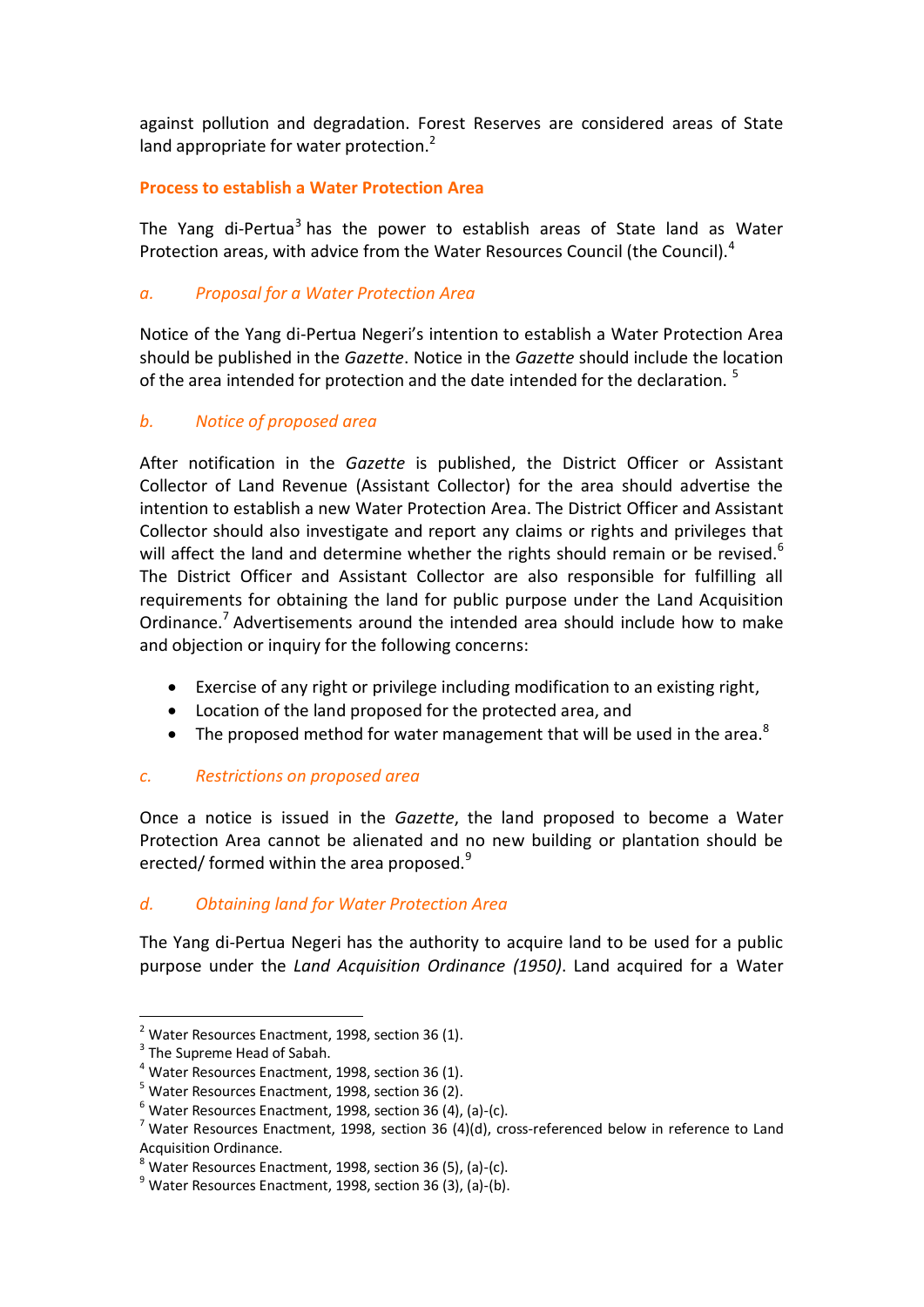Protection Area is considered for a public purpose. The Yang di-Pertua Negeri can acquire land that may be leased, granted to or lawfully occupied by a person.<sup>10</sup>

#### **Control of Water Protection Areas**

Water Protection Areas are under the control of the Director of Water Resources (the Director). If land in a Water Protection Area is a designated Forest Reserve then that area should be under the control of the Director of Forestry Department instead.<sup>11</sup>

#### *a. Restrictions on a Water Protection Area*

After a Water Protection Area is established it is prohibited to enter the protected area or the protected water area in a Forest Reserve without authorization from the Director, designated person in control or the Director of the Forestry Department (if applicable). Entrance into any of these protected areas without approval will result in an offence. $12$ 

#### *b. Fees for Water Protection Area*

If a person receives any benefit from the authorized use of water from a protection area they can be subject to pay a fee established by the Director.<sup>13</sup>

#### **FREQUENTLY ASKED QUESTIONS**

#### **Can private land be acquired for a Water Protection Area?**

Only State land can be included in Water Protection Areas, private land cannot be acquired.<sup>14</sup> State land includes all land that has not been reserved for public purpose<sup>15</sup>, land that has not been leased or granted, land not lawfully occupied and areas of land that have been forfeited.<sup>16</sup> Forfeiture includes violating conditions that my have been associated with a persons right to land or surrendering their land to the Government.

State land includes Forest Reserves, Nature Reserves, Parks and Wildlife Sanctuaries. If a person or organization is looking to protect a water source included in an area of private land they should consider establishing a Water Conservation Area. Water Conservation Areas have lower standards of protection that allow landowners to continue to reside on and develop their land. They are discussed below.

#### **Water Conservation Areas**

 $10$  "[P]ublic purpose", land used in connection with the conservation, improvement or exploitation of natural resources. Land Acquisition Ordinance, section 2 (h), Water Resources Enactment, 1998, section 36 (7).

<sup>&</sup>lt;sup>11</sup> Water Resources Enactment, 1998, section 8.

<sup>&</sup>lt;sup>12</sup> Water Resources Enactment, 1998, section 37.

<sup>&</sup>lt;sup>13</sup> Water Resources Enactment, 1998, section 37.

<sup>&</sup>lt;sup>14</sup> Water Resources Enactment, 1998, section 36.

<sup>&</sup>lt;sup>15</sup> "[P]ublic purpose", land used in connection with the conservation, improvement or exploitation of natural resources. Land Acquisition Ordinance (Cap. 69) section 2 (h).

<sup>16</sup> Land Ordinance, 1930, section 2, interpretation of 'State land'.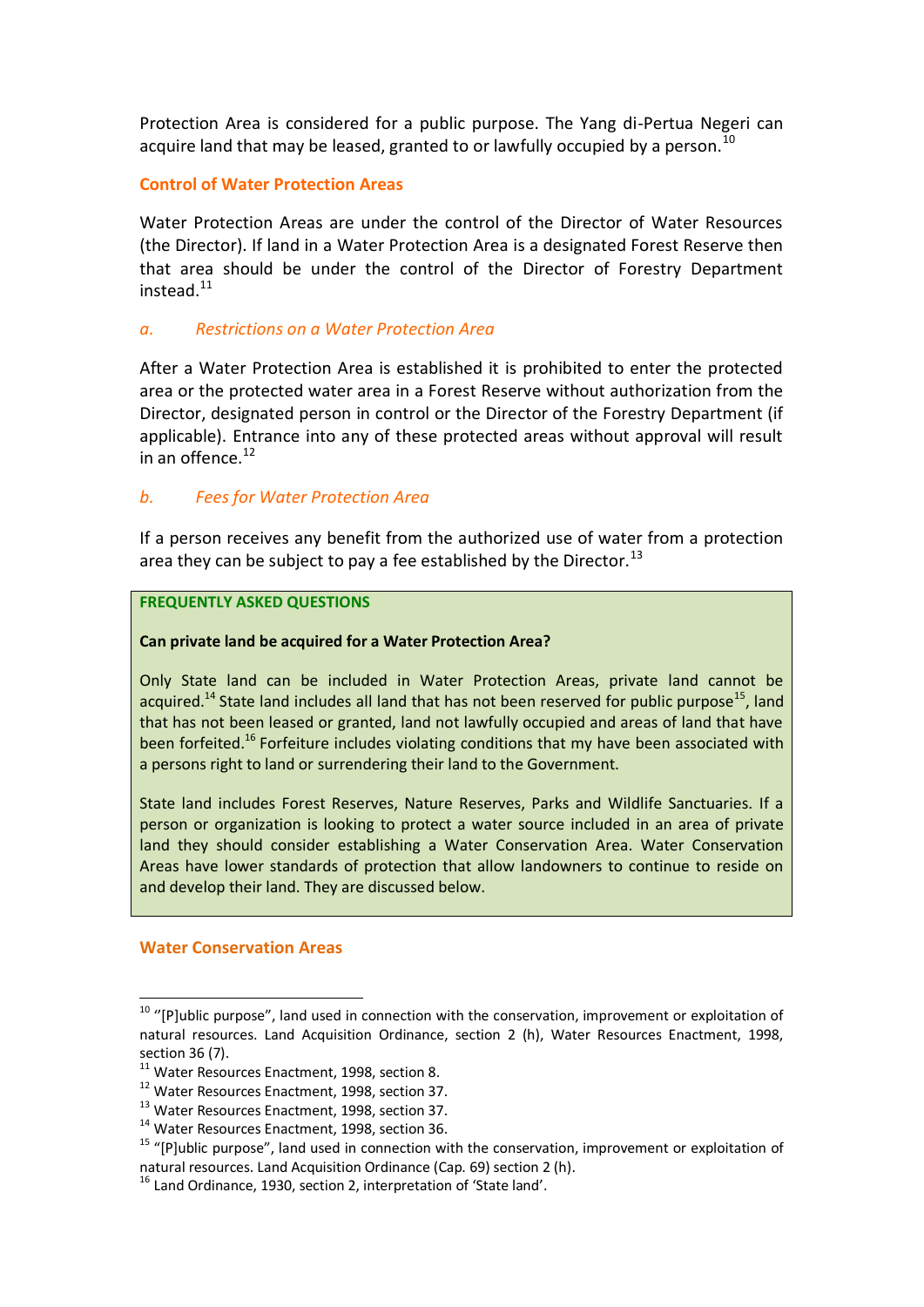The Yang di-Pertua Negeri has the authority to establish a Water Conservation Area, with the recommendation of the Council. Water Conservation Areas are established to control and modify activities in a particular area of land to prevent pollution, degradation or the loss of availability of water and water resources. Water Conservation Areas are also established to protect water bodies or aquifers that require additional protection identified from a Catchment Management Plan or another form of investigation.<sup>17</sup>

#### *a. Establishing a Water Conservation Area*

In order for the Yang di-Pertua Negeri to establish a Water Conservation Area he must declare the area of land in the *Gazette*. The declaration publication in the Gazette should include the following:

- Purpose for establishing the Conservation Area,
- Modifications or conditions that will apply to activities, measures or development, and
- The types of activities or development that cannot occur in the area or can occur with specific regulation.<sup>18</sup>

#### *b. Owner and occupiers of land in a Water Conservation Area*

The Director is responsible for notifying an owner or occupier of land in writing of any changes to land use that will be required in the newly designated Water Conservation Area.<sup>19</sup> Occupants on the land should be given notice of the specified manner, location or distance from the water bodies that they are allowed to conduct activities or development.<sup>20</sup>

# *c. Additional requirements for owners and occupiers of land*

The Director can also require the occupants to take additional measures to slow, reduce or prevent water from running off land into a water body, plant specific types of vegetation in an area, relocate structures, perform an act in a particular way or take any other measure to prevent the degradation of water resources.<sup>21</sup> The Director should take into consideration the impact these changes will have on the current occupants when determining the changes.<sup>22</sup> Not following the Directors directions will result in a fine not more then fifty thousand ringgit or imprisonment not more then five years, or both. $^{23}$ 

 $^{17}$  Water Resources Enactment, 1998, section 38 (1).

<sup>&</sup>lt;sup>18</sup> Water Resources Enactment, 1998, section 38 (2) (3).

 $19$  Water Resources Enactment, 1998, section 38 (1)(2).

<sup>&</sup>lt;sup>20</sup> Water Resources Enactment, 1998, section 38 (3).

 $21$  Water Resources Enactment, 1998, section 38 (4)(5).

<sup>&</sup>lt;sup>22</sup> Water Resources Enactment, 1998, section 38 (6).

<sup>&</sup>lt;sup>23</sup> Water Resources Enactment, 1998, section 38 (7).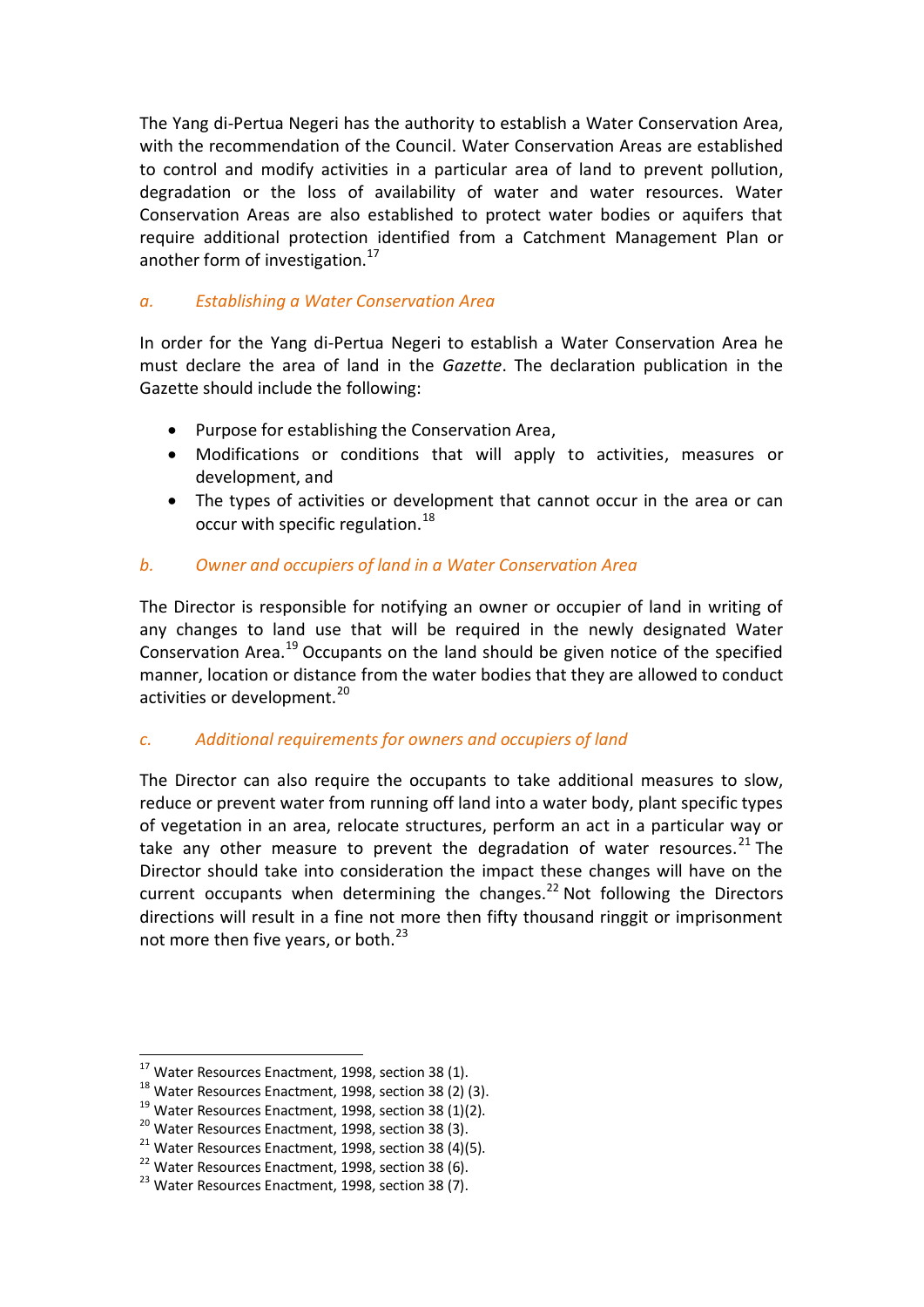#### **FREQUENTLY ASKED QUESTIONS**

#### **What is the difference between a Water Protection Area and a Water Conservation Area?**

Water Protection Areas (WPAs) are established by the Director of Water Resources. WPAs are created for the protection of an individual water source.<sup>24</sup> Water Conservation Areas (WCAs) are established by the Yang di-Pertua Negeri to control and modify activities in a particular area. WCAs can be established on State land, private areas or any area that the Yang di-Peruta Negeri believes is appropriate.<sup>25</sup> WPA's can only be established on State  $\overline{\mathsf{land}}^{\,26}$ 

When the Director establishes a WPA he is not obliged to follow the formal and lengthy process that is required for the establishment of WCAs.<sup>27</sup> Despite the shorter process for the establishment, WPAs have a stronger method of protection over the water source. Unlike WCAs, WPAs prohibit the entry of any person who does not have prior approval from the Director of Water Resources or the Director of Forestry. Whether the Director of Water Resources or the Director of Forestry has the authority to approve a person's entrance depends on the area of entry.<sup>28</sup>

Establishing a WCA can be used as an alternative step for State land before a WPA is established. This alternative step can be used to determine if the WCA will provide enough protection. WCAs can provide control over an area to prevent future degradation but still allow people and communities to access their area of land, with limited restrictions.<sup>29</sup> As stated above, owners of the land in a WCA usually continue to occupy their land. However, they must abide by the restrictions placed by the Director overseeing their area.<sup>30</sup>

#### **River and Shore Reserves**

Rivers and Shore Reserves are established for protecting the volume or flow of water in water bodies. River and Shore Reserves are also established to prevent the degradation of the quality of water resources and damage to aquatic environment in water bodies.<sup>31</sup>

#### *a. Land included in a River or Shore Reserve*

The land included in a River Reserve must be within twenty meters of the top of the bank, this measurement includes the estuary and the river channel, not less than three meters in width.<sup>32</sup> The land included in a Shore Reserve must be within twenty meters of the coastal waterbed. $33$  Artificial watercourses are not included in River

<sup>&</sup>lt;sup>24</sup> Water Resources Enactment, 1998, section 8.

 $25$  Water Resources Enactment, 1998, section 38 (1).

<sup>&</sup>lt;sup>26</sup> Water Resources Enactment, 1998, section 36.

<sup>&</sup>lt;sup>27</sup> Water Resources Enactment, 1998, section 38.

<sup>&</sup>lt;sup>28</sup> Water Resources Enactment, 1998, section 37.

<sup>&</sup>lt;sup>29</sup> Water Resources Enactment, 1998, section 38 (1).

<sup>&</sup>lt;sup>30</sup> Water Resources Enactment, 1998, section 38 (1)(2).

<sup>&</sup>lt;sup>31</sup> Water Resources Enactment, 1998, section 40 (3).

 $32$  Water Resources Enactment, 1998, section 40 (1)(a).

<sup>&</sup>lt;sup>33</sup> Water Resources Enactment, 1998, section 40 (1)(b).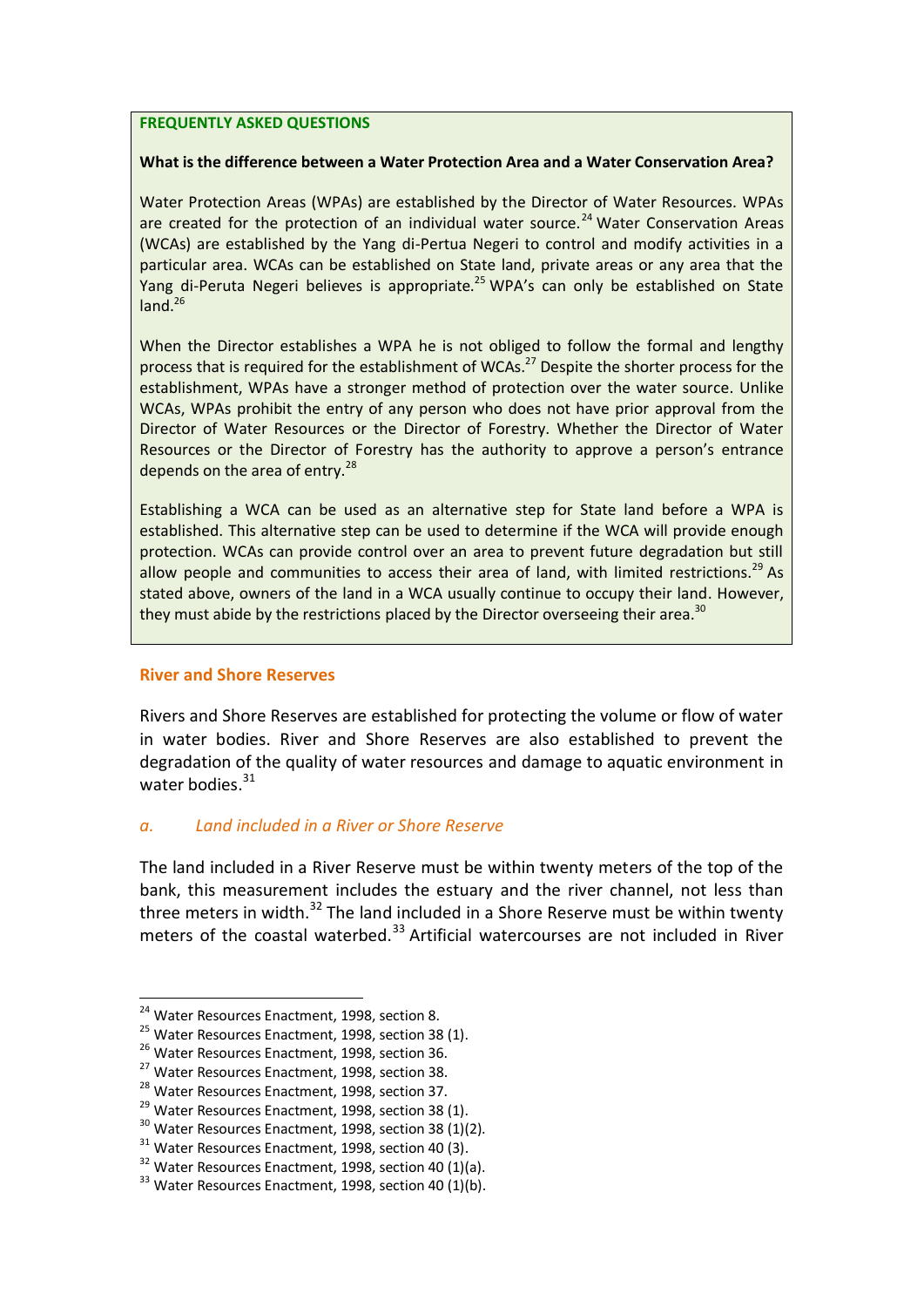and Shore Reserves.<sup>34</sup> The Yang di-Pertua can make changes to the land included in specific reserves by notice in the *Gazette*, changes can include the following:<sup>35</sup>

- Reserve of a specified width is established adjacent to a river with a channel less than three meters wide,
- Reserve of a specified width is established adjacent to a water body not included in the list above, or
- The width of an existing River Reserve or Shore Reserve is increased or decreased.

#### *b. Alienating land from a River or Shore Reserve*

State land cannot be alienated from a River or Shore Reserve without written consent from the Council.*<sup>36</sup>*

# *c. Control in a River or Shore Reserve*

The Director has the authority to ask a person to modify, discontinue or relocate any activity or structure that interferes with the volume, flow or quality of water in a River or Shore Reserve.<sup>37</sup> The Director should ask the person in writing and can direct the regulation to an activity or building within or adjacent to the Reserve.<sup>38</sup>

It is prohibited to conduct any of the following acts in a River or Shore Reserve without written approval from the Director:

- Remove natural vegetation or material,
- Erect a structure or building, or
- Carry out a commercial or agricultural activity.<sup>39</sup>

#### **FREQUENTLY ASKED QUESTIONS**

#### **Does the Director of Land and Surveys have the authority to alienate land from a River or Shore Reserve?**

River and Shore Reserves are established to protect the volume and flow of water bodies and prevent the degradation and damage of those water sources as well. River and Shore Reserves are declared by the Yang di-Pertua Negeri after the Water Resources Council (the Council) has recommended the protection.<sup>40</sup> Section 40 of the Water Resources Enactment (the Enactment) provides that State land cannot be alienated from a River or Shore Reserve without written consent from the Council. $41$  The Director of Land and Surveys, or an

l

<sup>&</sup>lt;sup>34</sup> Water Resource Enactment, 1998, section 40 (2).

<sup>&</sup>lt;sup>35</sup> Water Resources Enactment, 1998, section 40 (4).

<sup>&</sup>lt;sup>36</sup> Water Resources Enactment, 1998, section 40 (5).

 $37$  Water Resources Enactment, 1998, section 41 (2), (a)-(c).

<sup>&</sup>lt;sup>38</sup> Water Resources Enactment, 1998, section 41 (2).

<sup>&</sup>lt;sup>39</sup> Water Resources Enactment, 1998, section 41 (1).

<sup>40</sup> Water Resources Enactment, 1998, section 40 (3).

<sup>&</sup>lt;sup>41</sup> Water Resources Enactment, 1998, section 40 (5).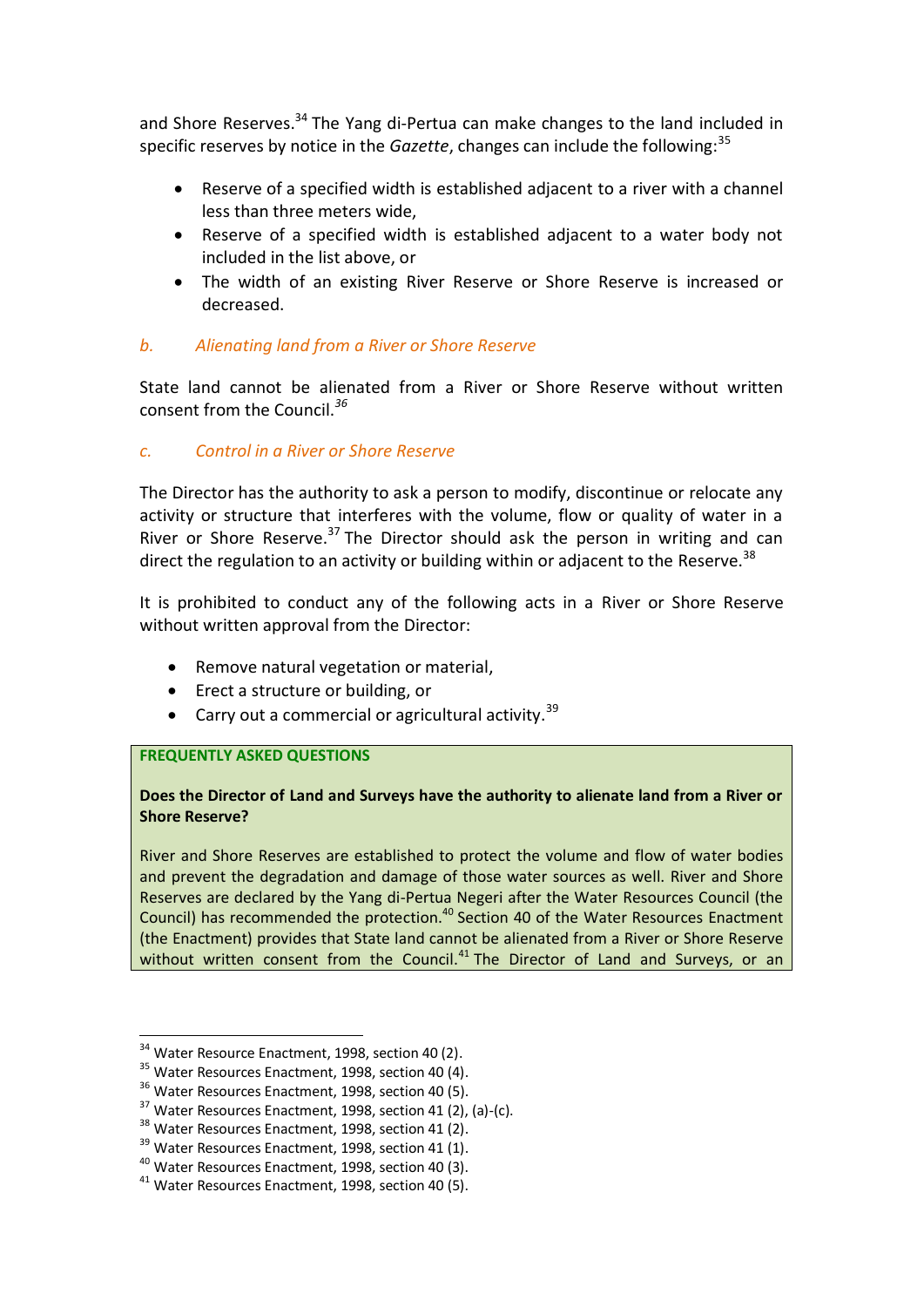authorized representative from the department, is one of the members that makes up the Water Resources Council, but is not the only member.<sup>42</sup> Since he/she is not the only member of the Council that makes the decision to alienate land from a River or Shore Reserve the Director of Land and Surveys decision alone does not authorize alienation.

The Land Ordinance states that the Government has the authority to reserve portions of land along the banks of rivers, streams, creeks, along the seashore, above the high water mark or along the ridges of hills if they believe it is necessary for the proper control of water resources. <sup>43</sup> The Land Ordinance also states that unless otherwise established, the Government is in control of the River and Shore Reserves. Although, the Director of Land and Surveys is the Director for matters under the Land Ordinance and the Director of Water Resources is the primary authority of Rivers and Shore Reserves.

The Enactment gives the Council the authority to approve all land that may be alienated from River and Shore Reserves, and any alienation that occurs without the Councils approval will not be valid. Although the Director of Water Resources and the Director of Land and Surveys are members of the Council, they have influence on the decision but are not the sole decision makers.

#### **Floodplain Management Areas**

Floodplain Management Areas are established to control, limit or modify activities in an area that is known to flood. Floodplain Management Plans are designed to help the development and location of structures, building and flood protection works in order to lower the damage and degradation that can be caused by flooding.<sup>44</sup>

#### *a. Establishing a Floodplain Management Area*

The Yang di-Pertua Negeri has the authority to establish a Floodplain Management Area by publication in the Gazette and with the advice of the Council.<sup>45</sup> Floodplain Management Plans should include the following information:<sup>46</sup>

- Description of the areas flood characteristics and summary of investigations of previous flood behavior,
- Evaluation of economic, social and environmental consequences of flooding, and
- Measures that can be taken to minimize the flooding impact.

#### *b. Owners and occupiers of land in a Floodplain Area*

The Director has the authority to require the owners and occupiers of land in a Floodplain Management Area to comply with certain directions in order to ensure the effective management of a floodplain. Notification of any changes should be done in writing. The Director has the authority to require owners and occupiers of land to alter or remove a building or structure from a Floodplain Management Area.

 $42$  Water Resources Enactment, 1998, section 5 (1)(d).

<sup>&</sup>lt;sup>43</sup> Land Ordinance, 1950, section 26 (2).

<sup>44</sup> Water Resources Enactment, 1998, section 39 (1).

<sup>&</sup>lt;sup>45</sup> Water Resources Enactment, 1998, section 39 (1), (2).

<sup>46</sup> Water Resources Enactment, 1998, section 39 (3).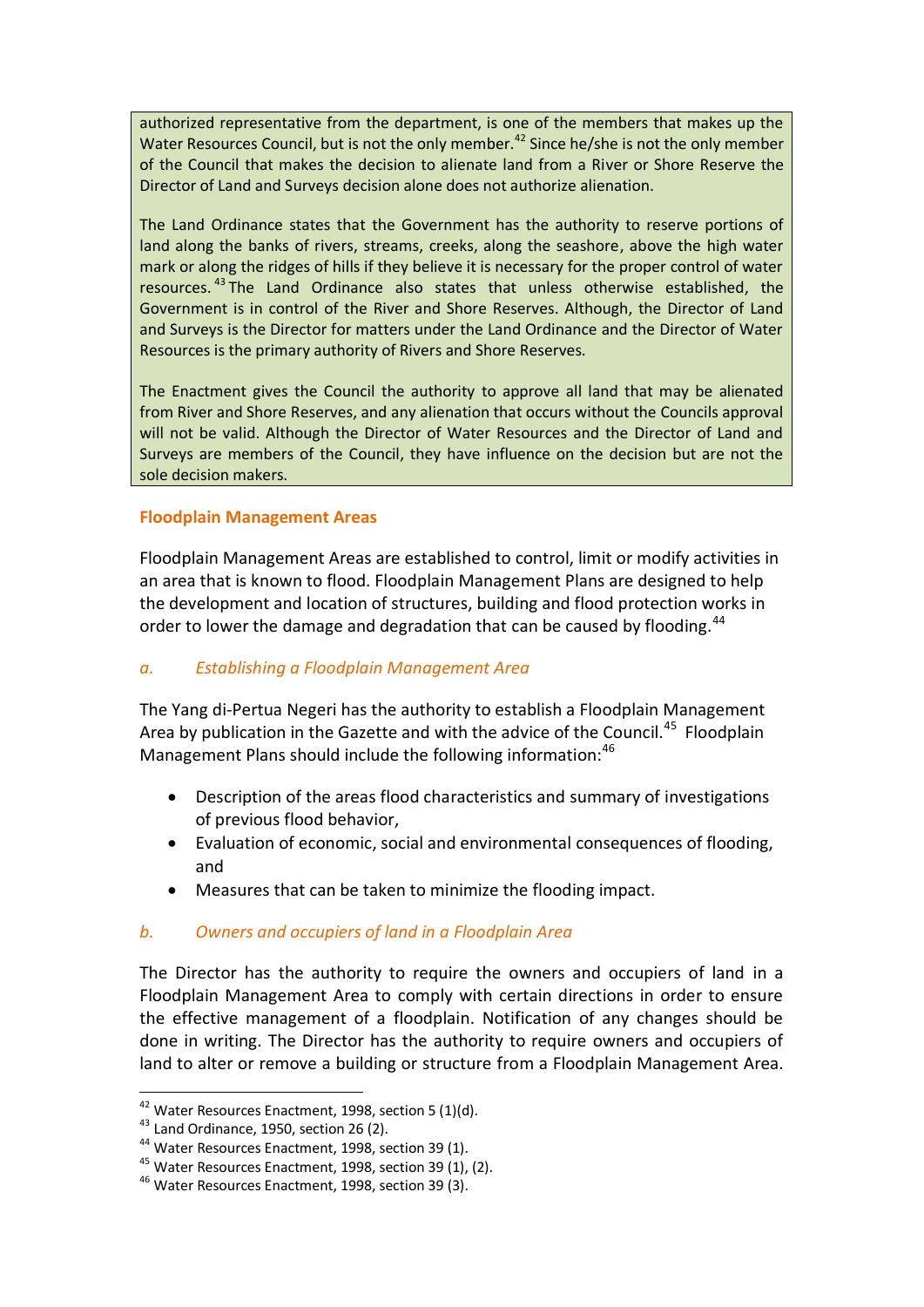The Director can also require certain activities or developments to be undertaken in a particular manner, location or distance from water bodies in a Floodplain Management Area, or the director can restrict an activity completely.<sup>47</sup>

#### **Catchment Management Plans**

The Director is responsible for preparing Catchment Management Plans (Management Plans) for the State. The Director should coordinate with relevant public authorities when establishing a Management Plan. The Director should take into consideration the priorities, geographical areas and timetables that the Council has created for Management Plans.<sup>48</sup> Management Plans should include the following:

- Description of the water resources of the catchment, the condition of the catchment and its effects on the quantity and quality of water resources and the aquatic environment,
- Analysis of the cause of degradation, and the influence from natural or human activity,
- Summary of existing and proposed legislative, controls and protection measures, for using and developing land in the catchment, and
- Recommended actions for the planned development, maintenance and improvement of water resources, quality of water, a catchment and aquatic environment.<sup>49</sup>

Recommendations for a Management Plan may include Water Protection, Water Conservation, Floodplain, River Reserves and Shore Reserve Areas if there are no other plans in place. $50<sup>50</sup>$ 

# *a. Establishing a Catchment Management Plan*

The Yang di-Pertua Negeri has the authority to approve a Management Plan with publication in the *Gazette* upon recommendation of the Council.<sup>51</sup> In order to establish a Catchment Management Plan the Director should submit a draft Management Plan to the Council for approval.<sup>52</sup> The Council may require the Director to consult with public authorities or affected parties, recognize matters that require further consideration or require the plan to be modified before they approve the Plan  $53$ 

# *b. Catchment Management Plan Committees*

The Council has the authority to establish Catchment Management Plan Committees. Catchment Management Plan Committees should assist in the development and

 $^{47}$  Water Resources Enactment, 1998, section 39 (4).

<sup>48</sup> Water Resources Enactment, 1998, section 34 (1)(2).

<sup>&</sup>lt;sup>49</sup> Water Resources Enactment, 1998, section 34 (3).

<sup>50</sup> Water Resources Enactment, 1998, section 34 (5).

<sup>51</sup> Water Resources Enactment, 1998, section 35 (2).

<sup>52</sup> Water Resources Enactment, 1998, section 35 (1).

<sup>&</sup>lt;sup>53</sup> Water Resources Enactment, 1998, section 35 (1), (a)-(c).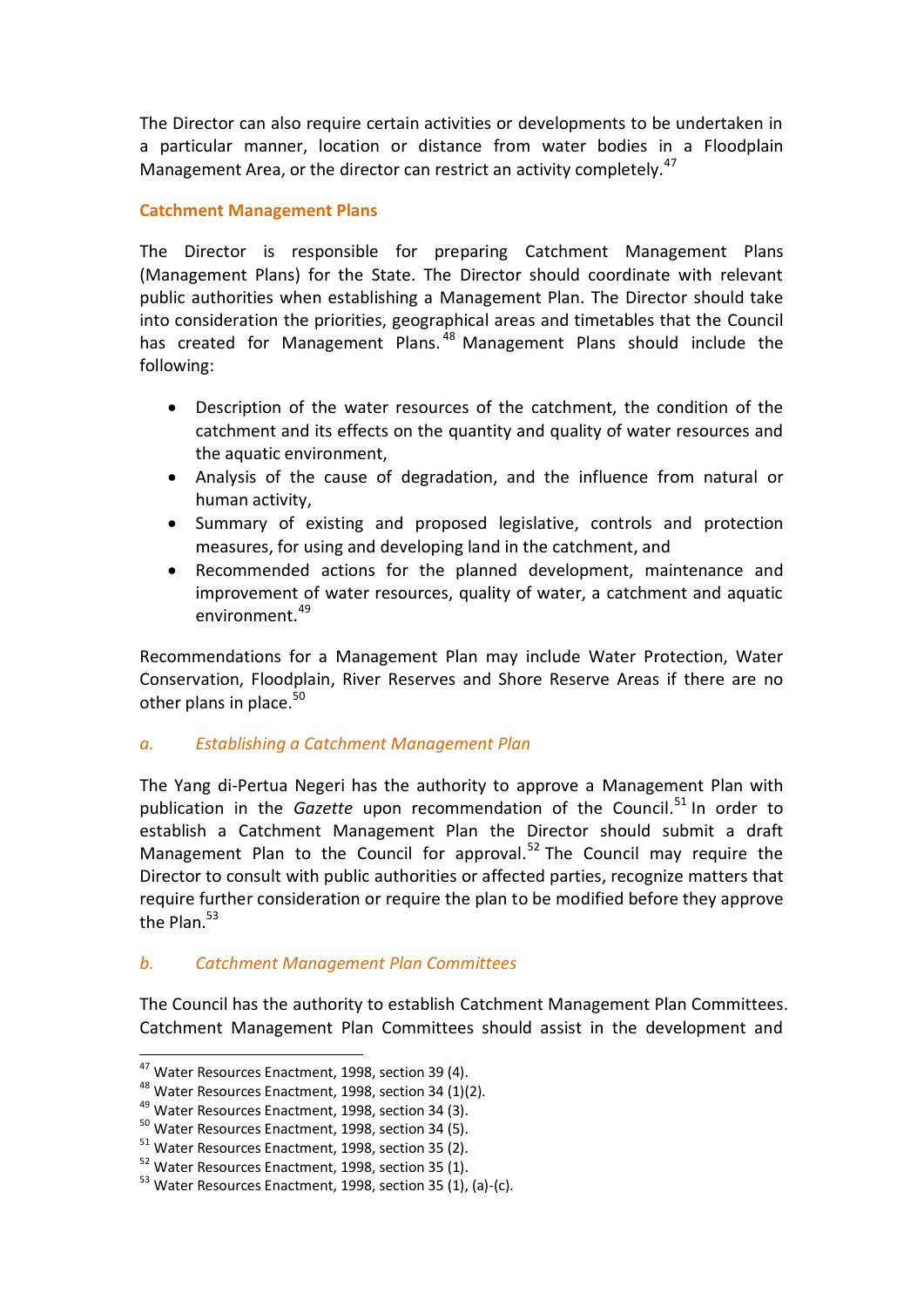implementation of a Management Plan. The Committee may be required to report to the Director or Council on the progress of the Management Plan they oversee.<sup>54</sup> If the Council believes that the progress of the plan is insufficient based on the report they may have another public authority take over the Management Plan.<sup>55</sup>

#### *c. Reporting on Catchment Management Plans*

The Director is responsible for reporting to the Council on the implementation and effectiveness of the Management Plan two years after it is established and five years after the initial report.<sup>56</sup>

#### **FREQUENTLY ASKED QUESTIONS**

#### **Are Wetlands protected under the Water Resources Enactment and why are they so important?**

The Water Resources Enactment (the Enactment) establishes rules and legislation that promote sustainable management and efficiency of water activities, Water Conservation Areas and Water Protected Areas.<sup>57</sup> Water Conservation and Water Protection Areas are established to conserve and protect of water bodies and water sources. The Enactment defines *water body* as an aquifer, declared channel, costal waters, river, estuary, lake, lagoon, swamp, marsh or other wetland. <sup>58</sup> Wetlands are considered any area where water covers the soil.<sup>59</sup>

Although, most individuals associate water bodies as rivers and streams with free flowing water, areas of land with still water are also considered water bodies and are capable of protection. Wetlands are considered bodies of water that are protected under the Enactment. Wetlands include mangroves, coral reefs, swamps, marshes and lakes. $60$ 

Wetlands are important because they can provide habitat for animals, reduce the impact of floods and can help improve the quality of water by helping to absorb pollutants before they hit a larger water body. As communities continue to develop and Governments try to make State land as profitable and productive as possible, it is important to recognize that if areas of Wetlands are beneficial to your environment they are capable of being protected under the Water Resources Enactment.<sup>61</sup>

#### **Water usage**

l

#### *a. Government right to water*

<sup>&</sup>lt;sup>54</sup> Water Resources Enactment, 1998, 35 (4).

<sup>&</sup>lt;sup>55</sup> Water Resources Enactment, 1998, 35, (6.

<sup>&</sup>lt;sup>56</sup> Water Resources Enactment, 1998, section 35 (5).

<sup>&</sup>lt;sup>57</sup> Water Resources Enactment, 1998, Introduction.

<sup>58</sup> Water Resources Enactment, 1998, section 2, interpretation of 'water body'.

<sup>&</sup>lt;sup>59</sup> Wetlands International, What Are Wetlands,

[http://www.wetlands.org/Whatarewetlands/tabid/202/Default.aspx,](http://www.wetlands.org/Whatarewetlands/tabid/202/Default.aspx) 2014.

<sup>&</sup>lt;sup>60</sup> Wetlands International, What Are Wetlands,

[http://www.wetlands.org/Whatarewetlands/tabid/202/Default.aspx,](http://www.wetlands.org/Whatarewetlands/tabid/202/Default.aspx) 2014.  $61$  Wetlands International, What Are Wetlands,,

[http://www.wetlands.org/Whatarewetlands/tabid/202/Default.aspx,](http://www.wetlands.org/Whatarewetlands/tabid/202/Default.aspx) 2014.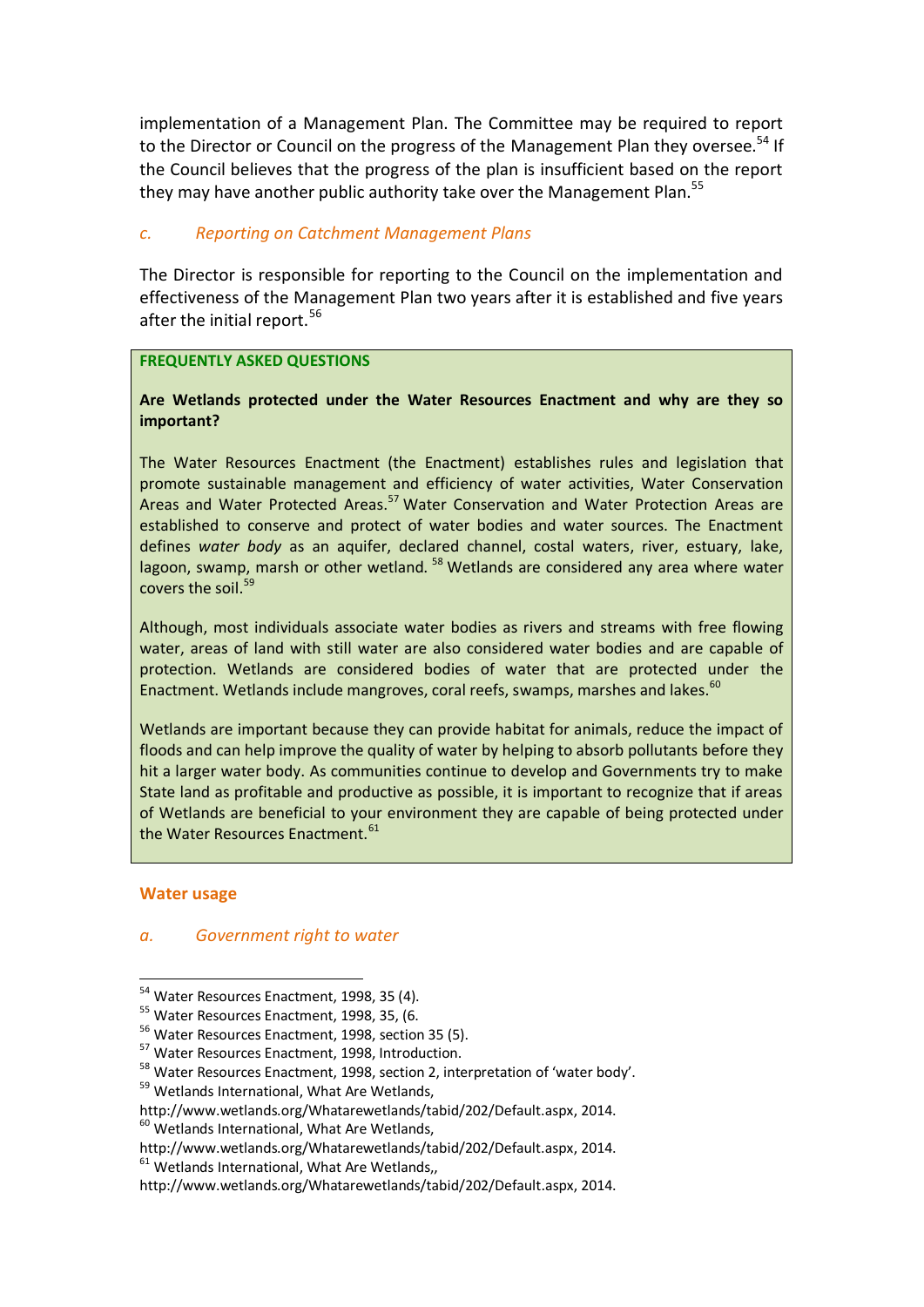The Government has control over the use and flow of water bodies, water that forms naturally on the surface of the ground and water that is conserved.<sup>62</sup> The Government does not have the right to use the water if the Council or the Director has taken their privilege away. <sup>63</sup>

# *b. Private right to water*

If a person owns or occupies land, they are allowed to take, use and control water under the land or water that is connected to the land (i.e. a body of water). The person who owns or occupies the land is not required to obtain a licence to use the water and can use the water free of charge. The water should not be used in excess and should be enough for the use in a household and agricultural purpose.<sup>64</sup>

# *c. Restrictions for a private right to water*

A person who has a private right to water should not do any of the following:

- $\bullet$  Interrupt the flow of water,
- Store more than one megaliter of water or more then the amount prescribed by the Director, or
- $\bullet$  Take water from a water body at a rate exceeding twenty liters per second.<sup>65</sup>

Although a person may have a private right to water, where the Director determines that the person exercising that right is a threat to the water availability, aquatic environment or that an approved catchment plan requires the need for information, then the Director may require the person to use a device to regulate the flow and facilitation the passing of water.<sup>66</sup>

# *d. Additional directions for private rights to water*

The Director may give a person who has an established private right to water additional directions that they should follow to administer their water.<sup>67</sup> These directions should be given in writing and any person that does not follow the direction is guilty of an offence and subject to a fine not more than thirty thousand ringgit or imprisonment for no more than three years, or both. Continuing offenders will be subject to a higher penalty.<sup>68</sup> Appropriate directions that the Director can impose on a person include:

- Fitting a work with a device for measuring water intake,
- Limiting the capacity of work to impound, extract or divert water,
- Operating work in accordance with time and procedures requested by the Director, and

 $^{62}$  Water Resources Enactment, 1998, section 15 (1), (a)-(b).

<sup>63</sup> Water Resources Enactment, 1998, section 15 (2).

 $64$  Water Resources Enactment, 1998, section 16 (1), (a)-(b).

 $65$  Water Resources Enactment, 1998, section 16 (2), (a)-(c).

 $66$  Water Resources Enactment, 1998, section 16, (3)(4).

<sup>&</sup>lt;sup>67</sup> Water Resources Enactment, 1998, section 28 (1).

<sup>&</sup>lt;sup>68</sup> Water Resources Enactment, 1998, section 28 (2).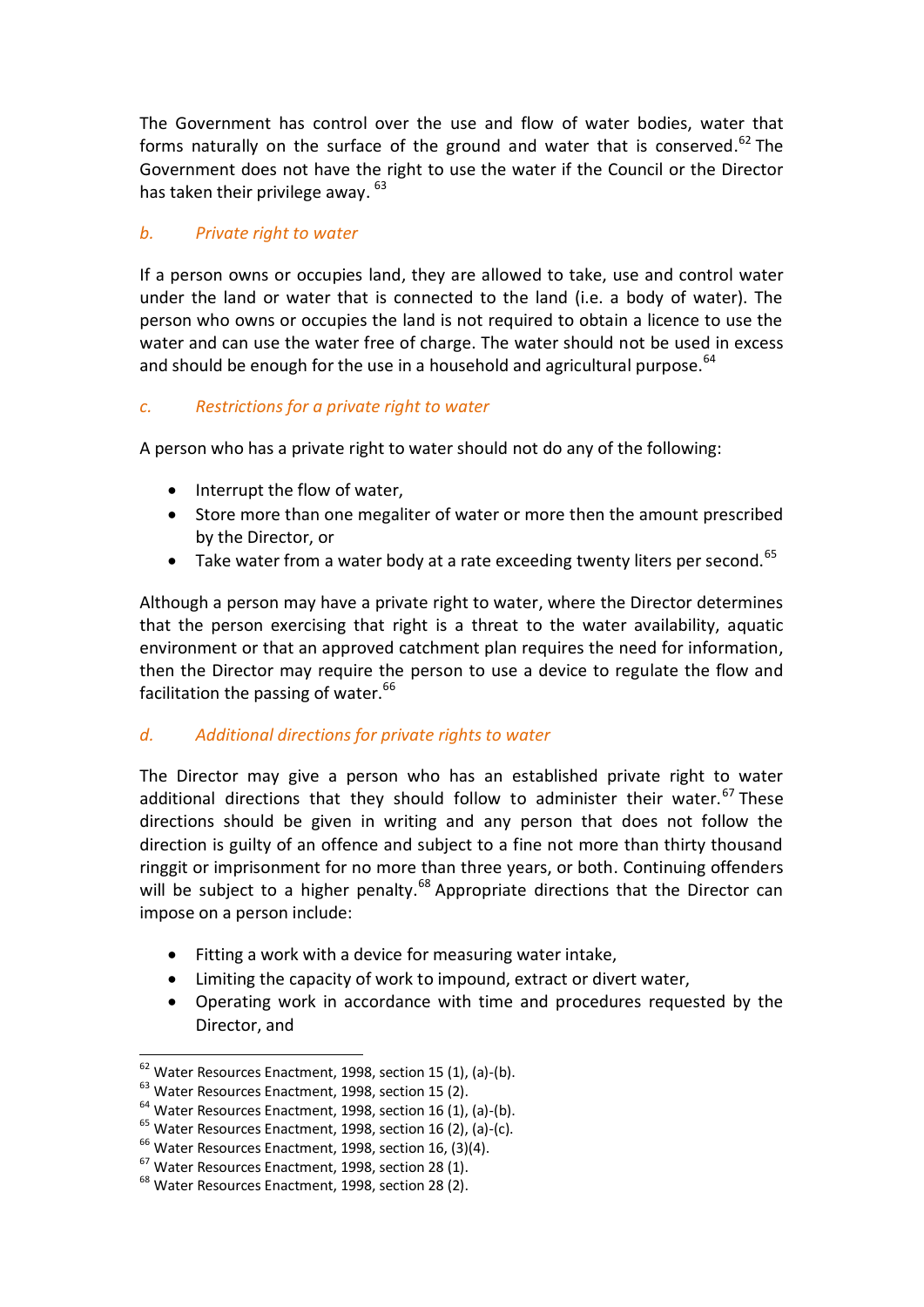Any other directions that the Director may see necessary to prevent the improper use, pollution or harm to water and the aquatic environment.<sup>69</sup>

#### *e. Protected Water Order*

The Director has the authority to establish a Protected Water Order. Protected Water Orders are established in order to maintain the flow, volume or quality in a water body.<sup>70</sup> The Director can establish a Protected Water Order if the area suggested meets the following requirements:

- Lawful requirements for taking and using water and the requirements of the aquatic environment are unable to be met because the quantity of water is unlikely to be available,
- There is a significant or immediate threat to water resources,
- There is a serious threat to health caused by activities in the enactment,
- There is a significant threat to the aquatic environment, or
- Any other reason to create immediate protection of the water. $71$

# *f. Notification of Protected Water Order*

When the Director issues a Protected Water Order, the Order should include the person who the Order applies to and whether that person is a licence holder or a person who has a private water right.<sup>72</sup> The Order should also include the water body that the order applies to, the purpose of the order, the actions/ measure that should be taken and the activities that will be modified or suspended.<sup>73</sup> The Director should discuss the Order with Government officials and those affected by the Order before it is published in the *Gazette*, unless there is an extreme urgency to protect the area.<sup>74</sup>

# *g. Length of a Protected Water Order*

A Protected Water Order can last for a maximum of thirty days or until the situation is no longer a concern, orders can be renewed if approved by the Council.<sup>75</sup>

#### **Additional provisions for water usage**

#### *a. Directions given to a person with no rights*

When a person does not have a water activity licence, has a suspended licence or has breached a condition on the licence, they do not have a right to engage in water activities, including activities relating to construction, installation and work measures. A person who was previously entitled to a private water right and did not follow the

 $^{69}$  Water Resources Enactment, 1998, section 18 (1), (a)-(d).

<sup>70</sup> Water Resources Enactment, 1998, section 29 (1).

 $171$  Water Resources Enactment, 1998, section (2), (a)-(b).

 $72$  Water Resources Enactment, 1998, section 28 (3)(a).

<sup>73</sup> Water Resources Enactment, 1998, section 28 (3), (b)-(e).

<sup>74</sup> Water Resources Enactment, 1998, section 28 (5).

 $75$  Water Resources Enactment, 1998, section (6), (7), (8).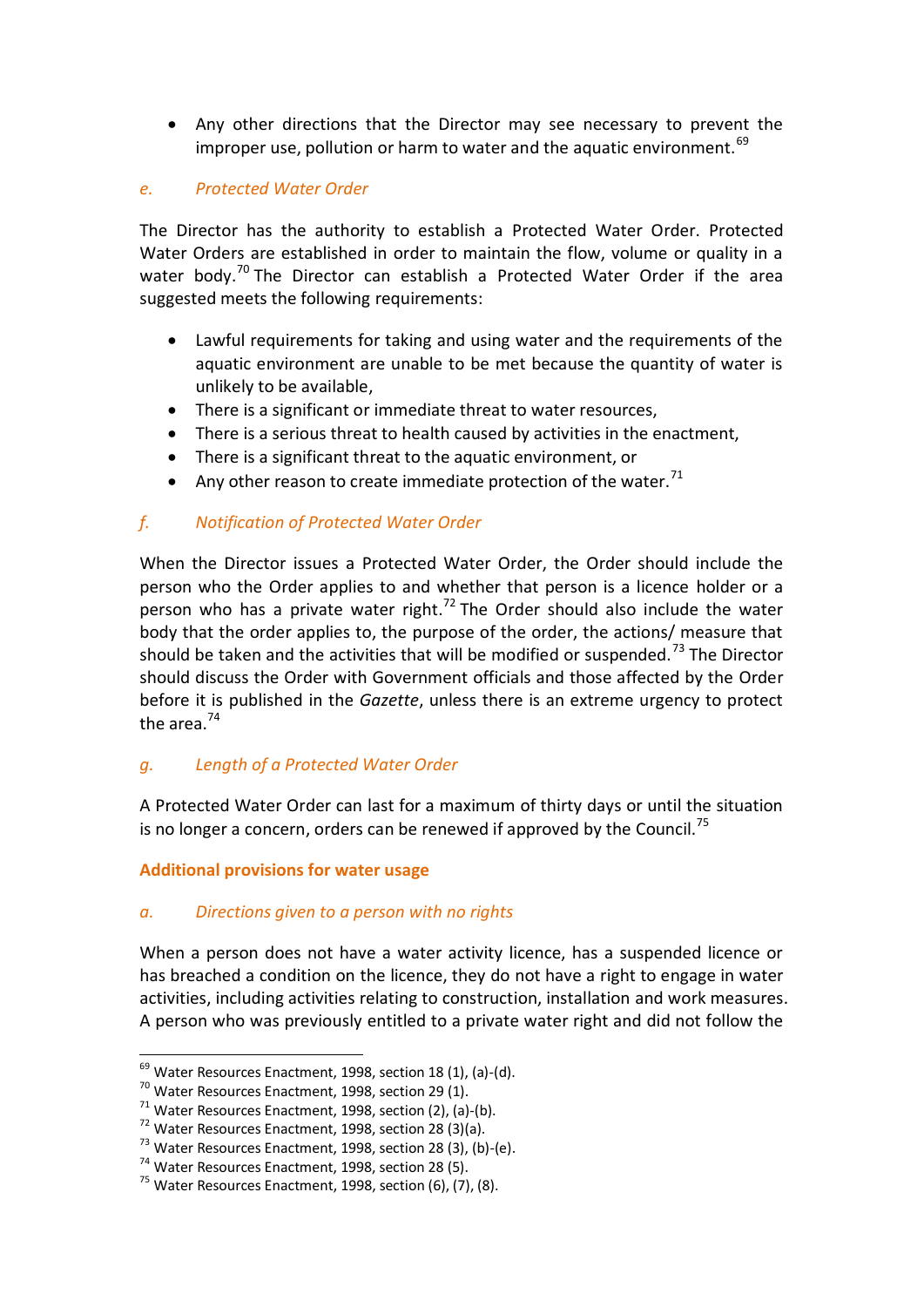directions of the Director does not have a right to water.<sup>76</sup> The Director may ask any person listed above that does not have a right to use the water to:

- Remove the whole or part of the work,
- State that the work is ineffective,
- Allow the flow of water through or past the work,
- Prevent the use of the work,
- End the an activity of measure that is being carried out,
- Carry out remedial or regeneration work, or
- **•** Carry out any combination other combination appropriate.<sup>77</sup>

Failure to comply with the direction of the Director will result is an offence. A person found guilty for an offence will be subject to a fine not more than fifty thousand ringgit or imprisonment not more than five years, or both.<sup>78</sup>

# *b. Directions not followed*

Once a person does not comply with the Director's written orders, the Director can enter the area to obtain the work, carry out the act originally directed in the order, or perform any other act necessary relating to the matter.<sup>79</sup>

# *c. Impounding orders*

The Director has the authority to issue an impounding order to seize an item that has been removed from land forming the bed and banks of a water body and land considered a River and Shore Reserve.<sup>80</sup> The Director has the authority to issue an impounding order for the whole or specified part of the material removed or any specified plant or equipment used in the removal. $81$  Impounding orders take effect from the moment they are issued or from the date stated on the notice. $82$  If the person who receives the impounding order has a concern with the order they may request for the order to be revoked or certain conditions removed. The Director has the authority to approve any changes. $83$ 

# *d. Measuring devices*

 $\overline{a}$ 

The Director has the authority to direct a person to install a measuring or recording device for work authorized for taking and using water. $84$  Where a person has been directed to install the measuring device damages the device, prevents the device from recording properly or interferes with the device without the Directors approval,

<sup>76</sup> Water Resources Enactment, 1998, section 30 (1).

 $77$  Water Resources Enactment, 1998, section 30 (2), (a)-(f).

<sup>78</sup> Water Resources Enactment, 1998, section 30, (3).

<sup>&</sup>lt;sup>79</sup> Water Resources Enactment, 1998, section 31 (1).

<sup>80</sup> Water Resources Enactment, 1998, section 32 (1).

<sup>81</sup> Water Resources Enactment, 1998, section 32 (2).

<sup>82</sup> Water Resources Enactment, 1998, section 32 (3).

<sup>83</sup> Water Resources Enactment, 1998, section 32 (6).

<sup>84</sup> Water Resources Enactment, 1998, section 33 (1).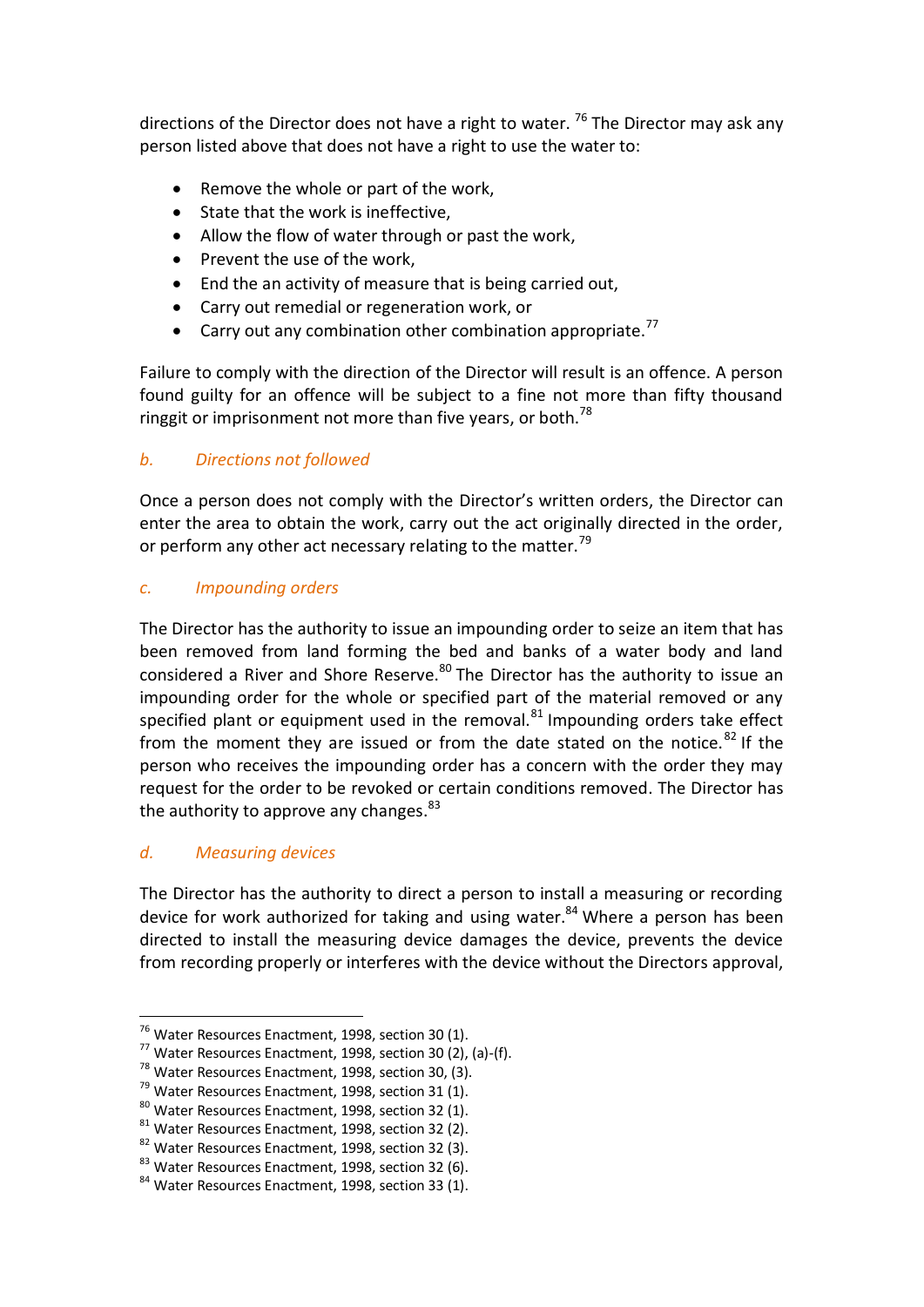they will be guilty of an offence. $85$  Interference with the device can be done without any intention and will still be considered an offence (willfully or negligently).  $86$ 

#### **Water activities**

It is prohibited to take water from a body of water, return water to a body of water by artificial means, control, divert or mitigate floodwaters outside of a Floodplain Management Area or conduct a water body alteration activity.<sup>87</sup> Any person who engages in one of the prohibited acts will be guilty of an offence and subject to a fine, imprisonment, or both, not more then fifty thousand ringgit and/or five years.<sup>88</sup> Any person who receives an order is restricted from selling, moving or disposed of the item requested.

#### **Inland waters**

Inland waters are considered any water that is not covered by Federal laws. The Director has the authority to determine the effects that certain activities will have on the water, beds, banks, shores and aquatic environment of inland water. The Director's authority allows him to determine the type or class of vessel, maximum speed and maximum draught of a vessel that can be used for navigation on inland waters.<sup>89</sup> The Minister of Agriculture and Food Industry<sup>90</sup> (the Minister) has the authority to make rules governing inland water. $91$ 

#### *a. Disposing waste into inland waters*

It is prohibited to dispose waste from a vessel, cause a substance to spill, or create any circumstance where inland waters are polluted or are likely to be polluted the circumstance. Disposal of any waste or substance into inland waters must be approved in writing by the Director. $^{92}$ 

# *b. Recreation on inland waters*

The Director has the authority to require any of the following acts performed in inland waters to be registered. Registered activities are activities that cause:

- Damage to the bed, bank, or shore of a water body,
- Pollution or degradation to a water body,
- Harm or threat to an aquatic environment,
- Harm or threat to the aquatic environment,
- Obstruction to navigation, or

 $\overline{a}$  $85$  Water Resources Enactment, 1998, section 33 (2), (a)-(c).

<sup>86</sup> Water Resources Enactment, 1998, section 33 (2).

 $87$  Water Resources Enactment, 1998, section 17 (1), (a)-(d).

<sup>88</sup> Water Resources Enactment, 1998, section 17 (2).

 $89$  Water Resources Enactment, 1998, section 47 (2), (a)-(c).

<sup>&</sup>lt;sup>90</sup> Official Website Ministry of Agriculture and Food Industry State of Sabah, Functions, [http://www.sabah.gov.my/mafi/ENG/InfoFunction.html,](http://www.sabah.gov.my/mafi/ENG/InfoFunction.html) 2012.

 $91$  Water Resources Enactment. 1998, section 47, (3).

<sup>&</sup>lt;sup>92</sup> Water Resources Enactment, 1998, section 47 (4).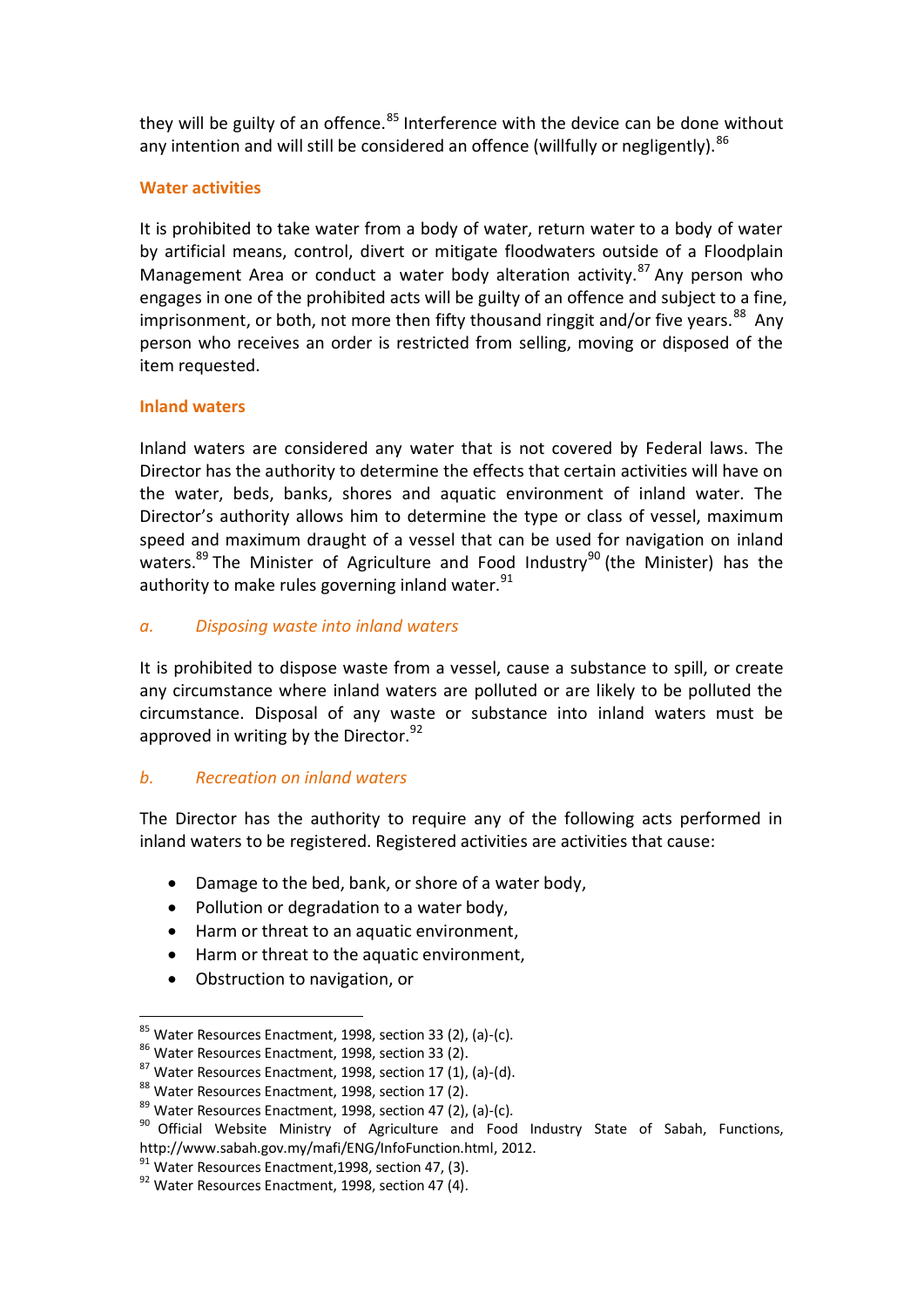• Danger or nuisance.  $93$ 

In order to protect the safety of the water quality and environment, the Director can issue directions for the above activities, which include the manner, location and timing of the activity taking place.<sup>94</sup> Any person who does not follow the directions will be guilty of an offence subject to a fine not more than fifty thousand ringgit or imprisonment not more than five years, or both. Repeat offenders will be subject to higher penalties.<sup>95</sup>

# **Water Activity Licences**

In order to lawfully engage in any of the prohibited water activities, a Water Activity Licence (Licence) must be obtained.<sup>96</sup> The Director is responsible for approving all Licence applications.<sup>97</sup>

# *a. Application for a Water Activities Licence*

Licence applications should include the nature of the water activity, work and measures to undertake activity, and information the Direction may request to evaluate the application.<sup>98</sup> The Director can reject any application for not including the information necessary. The Director should notify the applicant in writing if their application was not approved.<sup>99</sup>

# *b. Objection to a Licence application*

Any person can make an objection to an application for a Licence.<sup>100</sup> The objection should be in writing, state the objections and be given to the Director during the required time period.<sup>101</sup> The public is notified about all Licence applications by notice in the local newspaper and in the office of the Assistant Collector of Land Revenue for the District. The notification to the public should include the details about the application submitted and the deadline for objections. The Director is not responsible for notifying the public about any Licence applications that were included in the declaration for the land.<sup>102</sup> The Director is responsible for notifying the party applying for a Water Activity Licence of any objections that are filed against their application. Applicants should be given a reasonable time to respond.<sup>103</sup>

#### *c. Review of Water Activity Licence*

l

<sup>93</sup> Water Resources Enactment, 1998, section 48 (1), (a)-(f).

<sup>94</sup> Water Resources Enactment, 1998, section 48 (2).

<sup>&</sup>lt;sup>95</sup> Water Resources Enactment, 1998, section 48 (3).

<sup>96</sup> Water Resources Enactment, 1998, section 18 (1).

<sup>97</sup> Water Resources Enactment, 1998, section 18 (2).

<sup>98</sup> Water Resources Enactment, 1998, section 18 (2), (a)-(b).

<sup>&</sup>lt;sup>99</sup> Water Resources Enactment, 1998, section 18 (4).

<sup>100</sup> Water Resources Enactment, 1998, section 19 (2).

<sup>&</sup>lt;sup>101</sup> Water Resources Enactment, 1998, section 19 (3).

<sup>&</sup>lt;sup>102</sup> Water Resources Enactment, 1998, section 19 (1).

<sup>103</sup> Water Resources Enactment, 1998, section 19 (4).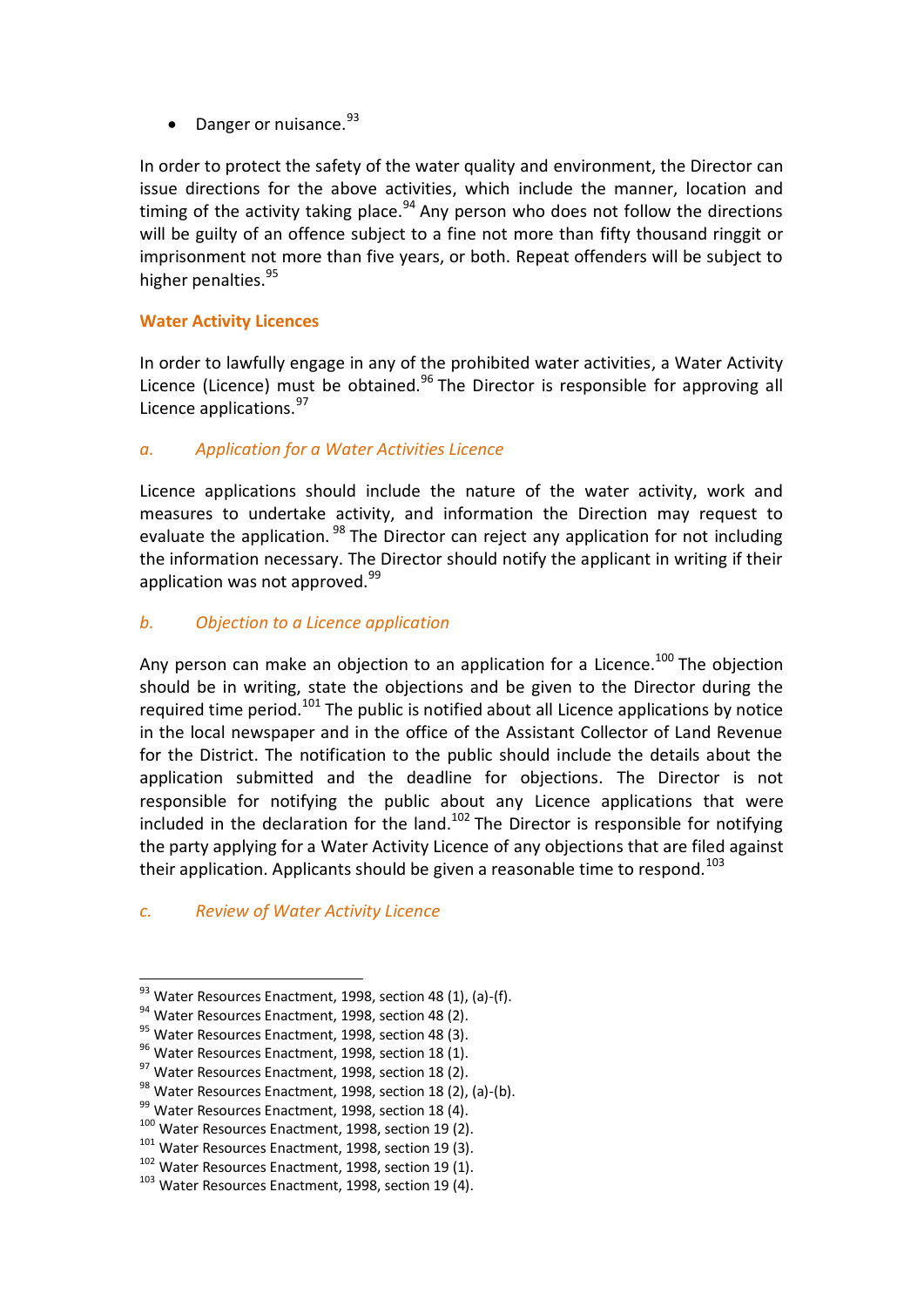The Director has the authority to refuse or approve a Licence.<sup>104</sup> Certain applications may be reported back to the Council at their request.  $^{105}$ The Director is not authorized to issue a Licence without the Councils approval for Licence that will likely a have regional significance, local significance or significance to public authority.<sup>106</sup> Unless the Council states that they would like the determine the outcome of an application the Director is not required to follow any recommendations given by the Council on the determination or conditions of a Licence.<sup>107</sup> When reviewing an application for a water activity Licence the Director or Council should take into account the following:<sup>108</sup>

- Historic practice and benefits obtained from the water activity and works,
- Impact of major change created from the conditions of the Licence in relation to the stability of the pre-existing businesses, and
- Objections made to the application.

# *d. Approval of Water Activity Licence*

Approved Licences should state the approved activities, works or measure permitted for the purpose of the activity.<sup>109</sup> The Director should only approve activities that can be lawfully performed on the proposed land and should notify the applicant in writing with the decision including any attached conditions. $110$ 

# *e. Appeal of licence decision*

If a person does not agree with the denial of a Licence application, they can appeal the decision to the Council.<sup>111</sup> In order to file an appeal all fees must be paid or it should not be more than thirty days after the person was notified of the decision.<sup>112</sup> Appeals should be addressed on the appropriate form and should include particulars to the reason and portion of the decision that the person is appealing.<sup>113</sup>

# *f. Transfer of licence*

l

Unless otherwise stated, Licences can be transferred by successive occupation for the remaining term. The successive occupier should inform the Director of the change not more than thirty day after the change of occupation to the licence.<sup>114</sup>

# **Special provisions for Water Activity Licences**

# *a. Changes to a Water Activity Licence*

<sup>104</sup> Water Resources Enactment, 1998, section 20 (1)(a).

<sup>&</sup>lt;sup>105</sup> Water Resources Enactment, 1998, section 20 (1)(b), (6).

<sup>106</sup> Water Resources Enactment, 1998, section 20 (2), (a)-(c).

<sup>&</sup>lt;sup>107</sup> Water Resource Enactment, 1998, section 20 (5).

<sup>108</sup> Water Resources Enactment, 1998, section 20 (8).

<sup>109</sup> Water Resources Enactment, 1998, section 21 (1).

 $110$  Water Resources Enactment, 1998, section 21 (2)(3).

<sup>&</sup>lt;sup>111</sup> Water Resources Enactment, 1998, section 24 (1).

<sup>112</sup> Water Resources Enactment, 1998, section 24 (2), (a)-(b).

<sup>&</sup>lt;sup>113</sup> Water Resources Enactment, 1998, section 24 (3).

<sup>114</sup> Water Resources Enactment, 1998, section 21 (4).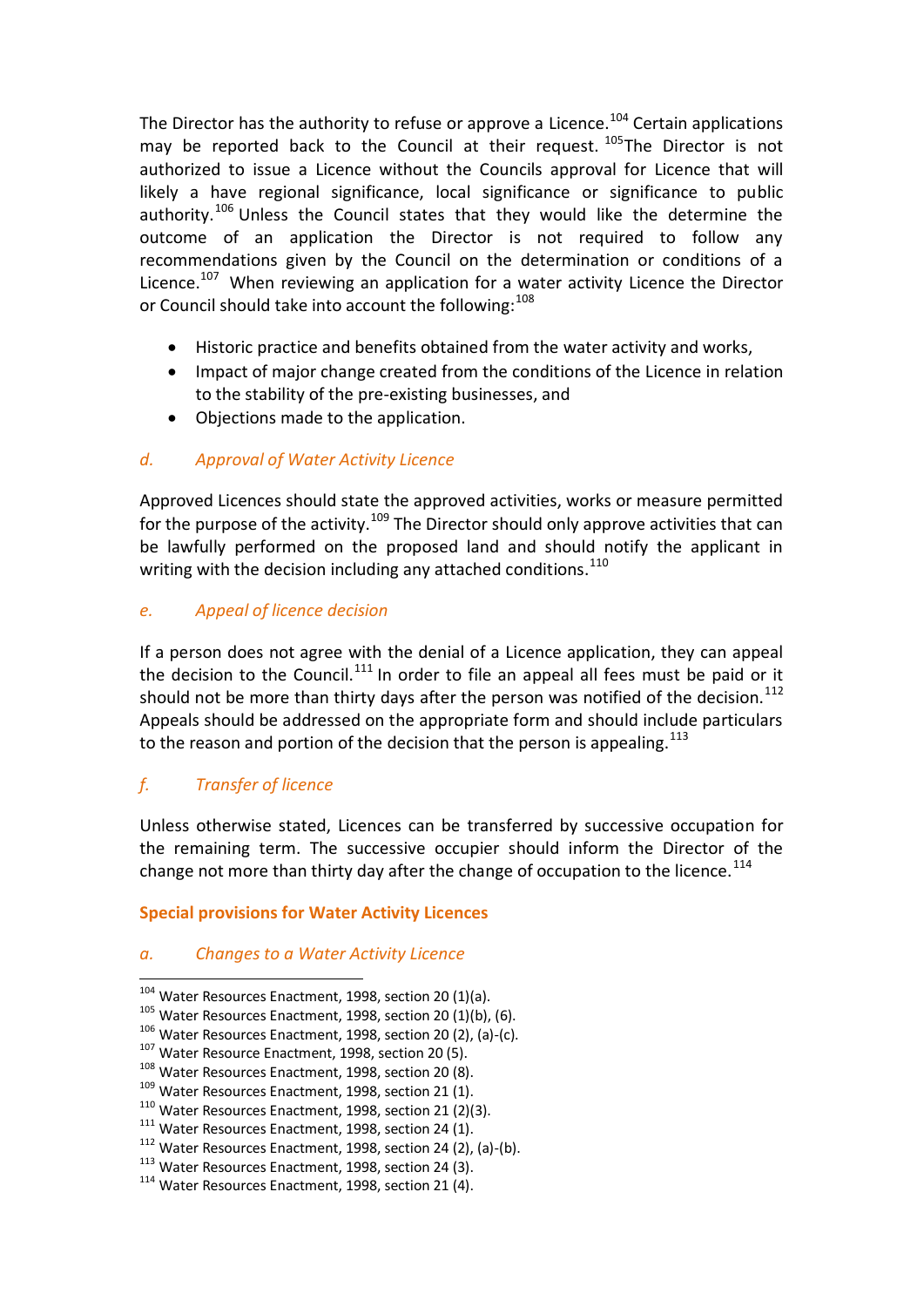If there has been an extreme change in circumstance the Director has the authority to change, modify or revoke previously approved Licences. The notice of change of revocation should be in writing and the Licence holder has the option to file and objection to the decision. Objections should be in writing or in person. After reviewing the objection the Director can continue with their original changes to the Licence or not proceed.<sup>115</sup>

# *b. Request to change a Water Activity Licence*

Licence holders also have the option to request a change to their Licence. The Director has the authority to approve any changes and should give the Licence holder a notice of his final decision.  $116$ 

#### *c. Time period of Licence*

Licences can be issued for not more than twenty years. $117$  In order to renew a Licence, the holder should apply for renewal six month prior to the expiration date or at the date specified by the Director.<sup>118</sup> In order to determine a Licence term, the Director and council should consider the nature, scale, duration and likely impacts of the water resources and body.<sup>119</sup> Failure to follow the appropriate timeline for renewal could result in fees three times the normal price of renewal.<sup>120</sup>

#### *d. Cancellation of a Water Activity Licence*

The Director has the authority to suspend or cancel a person's licence if they do not comply with all the conditions of their Licence.<sup>121</sup> The Director should provide a written notice for the Licence holder including the reason for the Licence including:

- Any work or measure that may have been approved under the Licence that was harmful to water resources, water bodies or has caused water to be wasted,
- Fees that must be paid in relation to the Licence,
- The Licence holder that has committed an offence, or
- Any other sufficient causes of the Director.<sup>122</sup>

The Licence holder has the option to file and objection to the decision. Objections should be in writing or in person. After reviewing the objection the Director can continue with their original changes to the Licence or not proceed.<sup>123</sup>

#### *e. Water Activity Licence holders*

 $\overline{a}$ <sup>115</sup> Water Resources Enactment, 1998, section 25.

<sup>116</sup> Water Resources Enactment, 1998, section 26.

<sup>&</sup>lt;sup>117</sup> Water Resources Enactment, 1998, section 22 (1).

 $118$  Water Resources Enactment, 1998, section 22 (2), (a)-(b).

<sup>&</sup>lt;sup>119</sup> Water Resources Enactment, 1998, section 22 (3).

<sup>&</sup>lt;sup>120</sup> Water Resources Enactment, 1998, section 22, (3)(4).

<sup>&</sup>lt;sup>121</sup> Water Resources Enactment, 1998, section 27 (1).

 $122$  Water Resources Enactment, 1998, section 27 (2), (a)-(d).

<sup>&</sup>lt;sup>123</sup> Water Resources Enactment, 1998, section 27 (3)(4).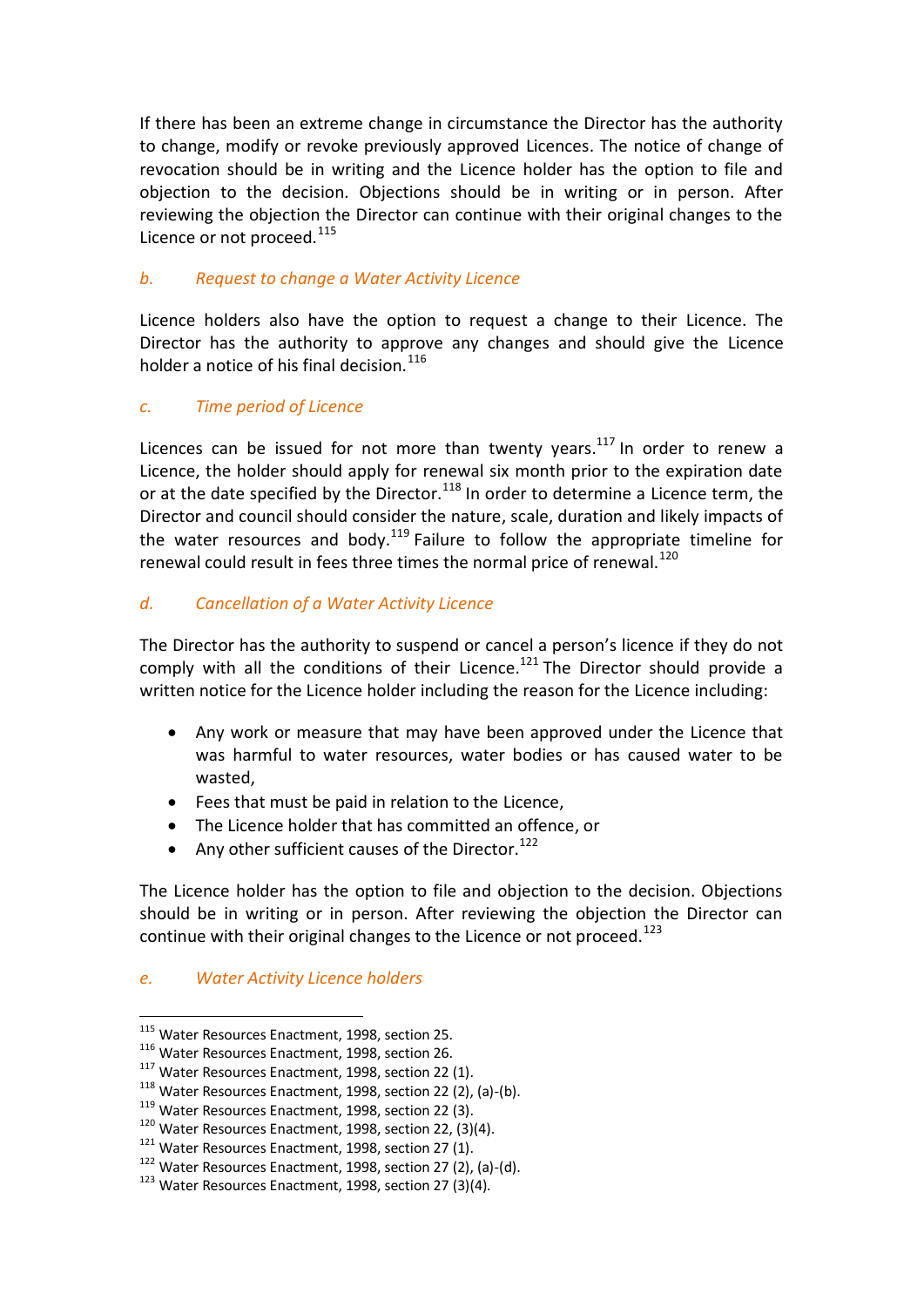The Minster is responsible for establishing the form of all Licences. Licences should include a statement requiring the holder to comply with the terms and condition of the Licence and the provisions of the Water Resources Enactment.<sup>124</sup> The Director is responsible for keeping a list of all the Licences issued.<sup>125</sup>

# *f. Failure to comply with Licence*

Any person commits one of the prohibited acts listed under the water activities section $126$  above or does not comply with on of the conditions in his Licence will be guilty of an offence. All offences under the section will be subject to a fine not more than fifty thousand ringgit or imprisonment not more than five years, or both.<sup>127</sup>

# *g. Exemptions to Licences*

The Minister has the authority to waive a public authorities responsibility to obtain a Licence for all water activities or those specified by the Minister.<sup>128</sup>

# *h. Water expiration of alteration licence*

All Water Body Alteration Licences expire at the completion of the water alteration activity. The Director approves when the water alteration activity is complete.<sup>129</sup>

# **Additional powers of authority**

# *a. Power of entry*

Authorized persons are allowed to enter or pass through areas of land, a building or a vessel in order to carry out the Water Resources Enactment. The authorized persons are given this privilege and can use it to accompany workmen and equipment. An authorized person is given the right of entry can do any of the following:

- Inquire, investigate, inspect, gauge a reading, measure or survey,
- Install, operate and maintain river gauging equipment and monitor bores,
- Dig or bomb into the subsoil.
- Take water samples.
- Determine whether an act has been carried out within the provisions of the Enactment, and
- **•** Perform any other acts necessary to properly administer the Enactment.<sup>130</sup>

# *b. Declared channels*

 $124$  Water Resources Enactment, 1998, section 23 (1)(2).

<sup>&</sup>lt;sup>125</sup> Water Resources Enactment, 1998, section 23 (6).

 $126$ Water Resources Enactment, 1998, section 17 (1).

<sup>127</sup> Water Resources Enactment, 1998, section 17 (2).

<sup>&</sup>lt;sup>128</sup> Water Resources Enactment, 1998, section 17 (4).

<sup>&</sup>lt;sup>129</sup> Water Resources Enactment, 1998, section 17 (3).

<sup>&</sup>lt;sup>130</sup> Water Resources Enactment, 1998, section 63.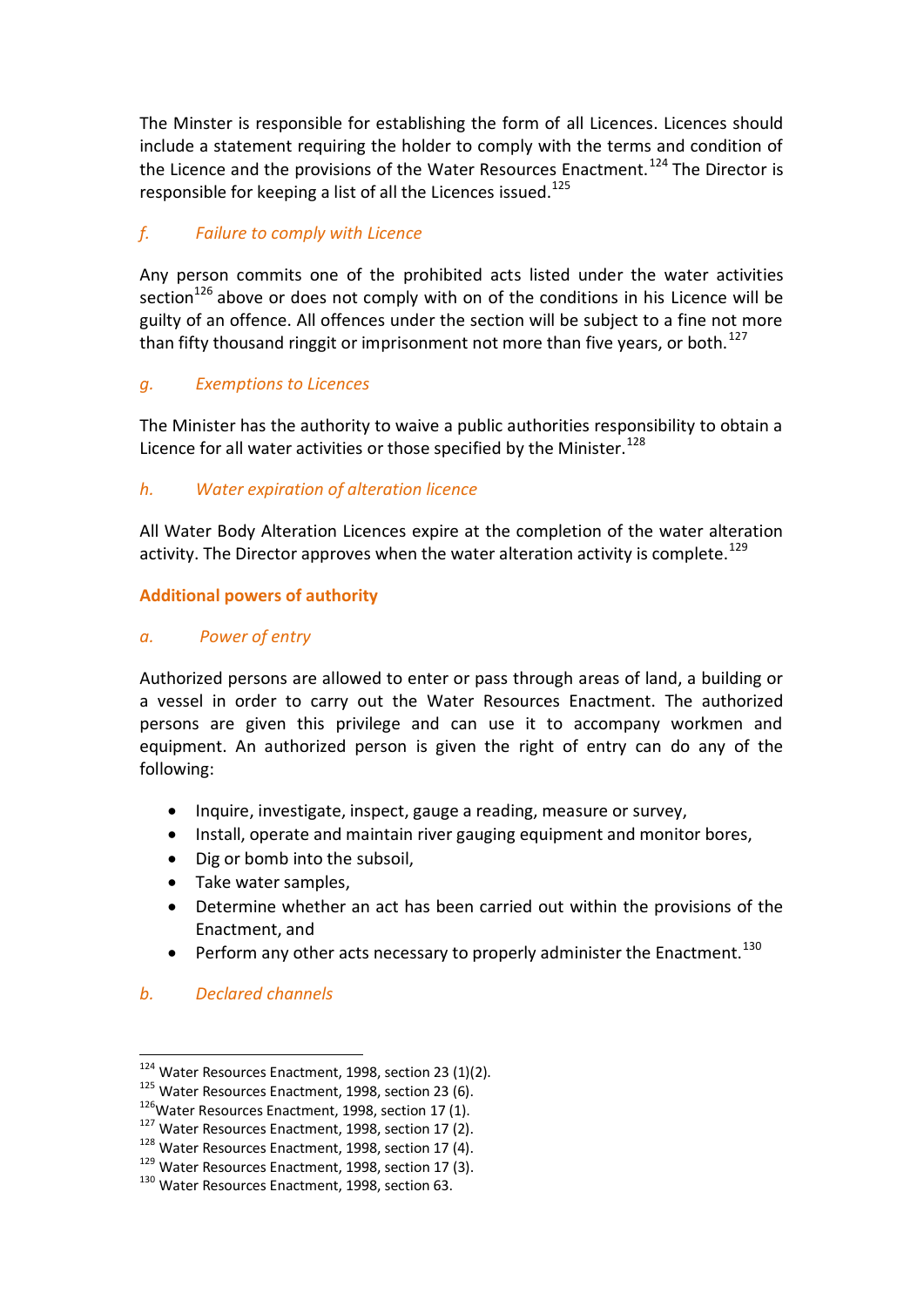The Director has the authority, with the approval of the Council, to establish a channel, canal drain or artificial watercourse that will be recognized as a declared channel. The Director must make his declaration in writing.<sup>131</sup>

#### *c. Offences with no penalty specified*

If a person commits an offence where there is no established penalty, the person will be subject to a fine not exceeding ten thousand ringgit or imprisonment not more then one year, or both.<sup>132</sup>

# *d. Offences of a corporate body*

When charging a corporate body with and offence every person including the managing Director, manager or similar officers that were in office at the time of the offence will be liable for the corporations actions. Any person that has committed an offence as a corporate body may be considered jointly liable. A person or manager will not be held liable if they can prove the offence was committed without their knowledge or that they had taken reasonable measures to prevent this offence from happening.<sup>133</sup>

# 2. LAND ORDINANCE

Please note that there is a dedicated brief on the *Land Ordinance (1950)* and related legislation. This section only sets out information from the Land Ordinance that is relevant to water resources.

#### **Purpose**

The *Land Ordinance (1950)* establishes rule and regulations for the alienation and occupation of State land.

#### **Representation on the Water Resources Council**

The Director of Land and Surveys, or an authorized representative from the Department, should be one of the members that makes up the Water Resources Council.<sup>134</sup>

#### **Alienated land**

 $\overline{a}$ 

The *Land Ordinance* describes alienated land as land that is leased or disposed State land on behalf of the Government. Alienated land may require payment such as rent or another type of premium.<sup>135</sup>

**River and Shore Reserves**

<sup>&</sup>lt;sup>131</sup> Water Resources Enactment, 1998, section 66.

<sup>&</sup>lt;sup>132</sup> Water Resources Enactment, 1998, section 60.

<sup>133</sup> Water Resources Enactment, 1998, section 58.

 $134$  Water Resources Enactment, 1998, section 5 (1)(d).

<sup>&</sup>lt;sup>135</sup> Land Ordinance, 1930, section 4, "alienate".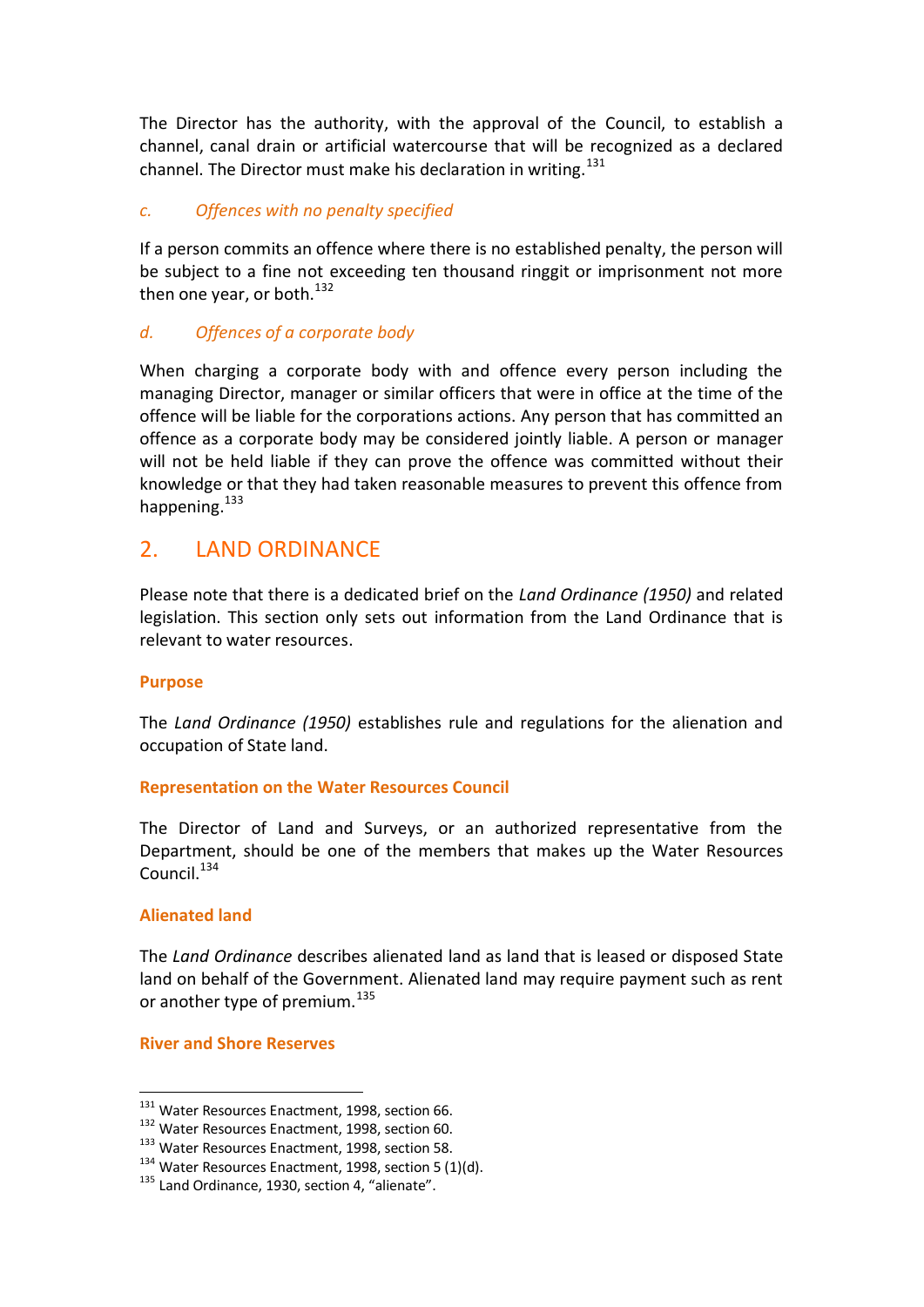The *Land Ordinance* authorizes the Government to reserve portions of land along the banks of rivers, streams, creeks, along the seashore above the high water mark or along the ridges of hills if they believe it is necessary for the proper control of water resources.<sup>136</sup> Unless stated otherwise the Government is in control of the property which includes the waterways stated above.<sup>137</sup>

#### **Special rights of the Government**

The *Land Ordinance* authorizes the Government to make drains and sewers, irrigation works, survey stations, lay down water pipes, erect wires for telegraphs and other electric communications and use, repair and maintain the land they are making improvements to without making any payment.<sup>138</sup>

# 3. LAND ACQUISITION ORDINANCE

#### **Purpose**

The *Land Acquisition Ordinance (1950)* establishes the power of the Yang di-Pertua to acquire land for public purpose.

#### **Including alienated land in a Forest Reserve**

The Yang di-Pertua Negeri has the power to acquire alienated land and use it for a public purpose.<sup>139</sup> A Forest Reserve is land used for public purpose.<sup>140</sup>

#### **Temporary occupation**

The Yang di-Pertua Negeri has the power to determine if the State should temporarily occupy a piece of unoccupied land and use it for a public purpose. $^{141}$  If the Yang di-Pertua Negeri believes a piece of land is suitable for a public purpose he may give permission to complete the anticipated project. Temporary occupation of the land should not be longer then three years. $142$ 

# 4. TOWN AND COUNTRY PLANNING ORDINANCE

#### **Purpose**

l

The *Town and Country Planning Ordinance (1950)* establishes rules relating to the development of rural and urban towns, land and other areas, to preserve and improve matters and amenities for the area.

#### **Representation on the Water Resources Council**

 $136$  Land Ordinance, 1950, section 26 (2).

 $137$  Land Ordinance, 1950, section 26 (1).

 $138$  Land Ordinance, 1950, section 30 (b).

 $139$  Land Acquisition Ordinance (Cap. 69), section 3 (1).

<sup>&</sup>lt;sup>140</sup> "[P]ublic purpose", land used in connection with the conservation, improvement or exploitation of natural resources. Land Acquisition Ordinance (Cap. 69) section 2 (h).

 $141$  Land Acquisition Ordinance (Cap. 69), section 11 (1).

<sup>&</sup>lt;sup>142</sup> Land Acquisition Ordinance, section 11 (2).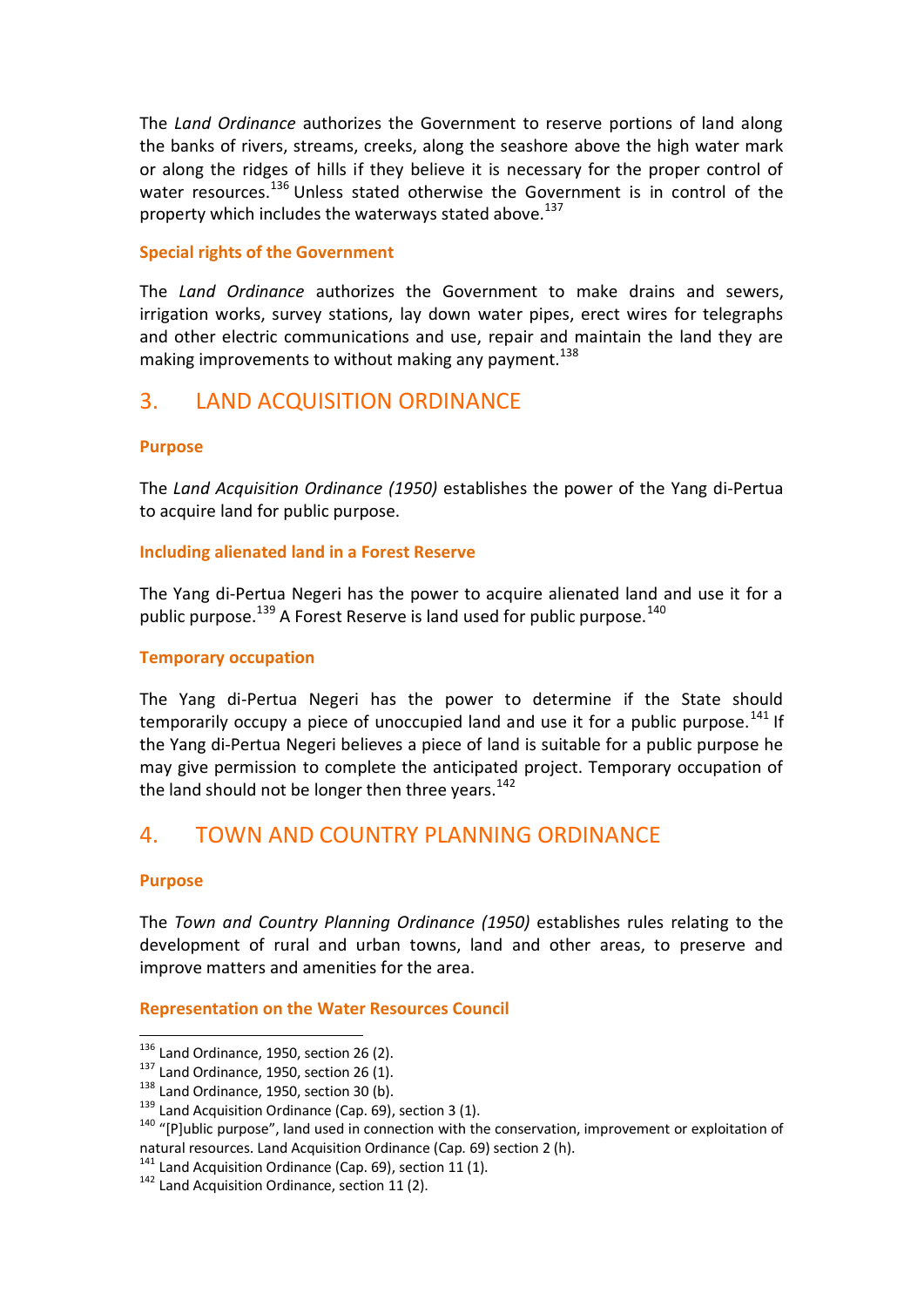The Director of the Department of Town and Regional Planning, or an authorized representative from the Department, should be one of the members that makes up the Water Resources Council.<sup>143</sup>

#### **Structure plans**

The Director of the Department of Town and Regional Planning has the authority to draft structure plans, which can include policies and proposals for the development and use of land in the State, including the territorial waters.<sup>144</sup>

#### **Control over public services**

The *Town and Country Planning Ordinance* gives the Director of the Department of Town and Regional Planning the authority to facilitate the construction of works relating to lights, water supply, sewerage, drainage, sewage disposal, refuse disposal or other public services.<sup>145</sup>

#### **No compensation for inefficient plans**

The *Town and Country Planning Ordinance* will not provide any compensation for an approved development scheme that would likely involve danger, injury or excessive amount of public money to road, sewers, water supply or other public services.<sup>146</sup>

#### **Consulting with Director of Town and Regional Planning**

If there is already a proposed order for any of the Water Conservation Areas or Plans established in this enactment, the Director should consult with the Director of the Department of Town and Regional Planning to determine the effect of the proposed order on any drafted or approved plans.<sup>147</sup>

#### **Documents used as measures taken to minimize flooding impact**

A Floodplain Management Area is required to have a series of documents attached to its declaration that describes the approved plan for the land.<sup>148</sup> One of the documents required for the plan is a document that describes that measure that will be taken to minimize the impact of flooding. The development of a scheme or plan made under the Town and Country Planning Ordinance is one of the documents that will be considered sufficient to describing the measures that will be taken for the area. $149$ 

# 5. DRAINAGE AND IRRIGATION ORDINANCE

#### **Purpose**

 $^{143}$  Water Resources Enactment, 1998, section 5 (1)(i).

<sup>&</sup>lt;sup>144</sup> Town and Country Planning Ordinance, 1950, section 4C (2)(b).

<sup>&</sup>lt;sup>145</sup> Town and Country Planning Ordinance, 1950, Part V, Public Services.

<sup>&</sup>lt;sup>146</sup> Town and Country Planning Ordinance, 1950, section 25 (2)(h).

<sup>&</sup>lt;sup>147</sup> Water Resources Enactment, 1998, section 45.

<sup>&</sup>lt;sup>148</sup> Water Resources Enactment, 1998, section 39 (3).

<sup>149</sup> Water Resources Enactment, 1998, section 39 (3)(iv).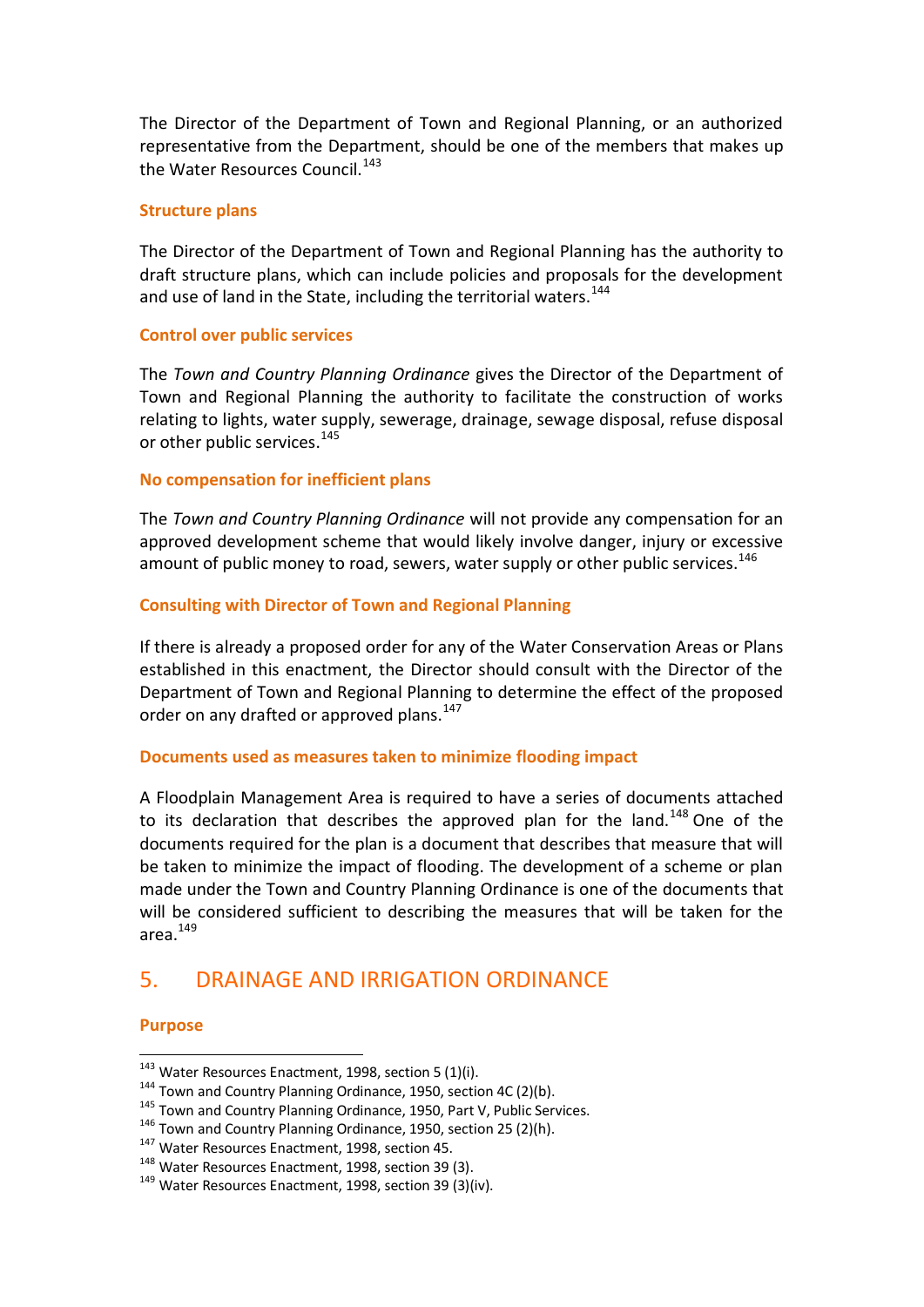The *Drainage and Irrigation Ordinance (1956)* provides regulation for drainage and irrigation areas. The Ordinance contains provisions for the construction and facilitation of waste channels and water resources, particularly in urban areas establishes rules and regulations for drainage and irrigation areas in Sabah.

#### **Representation on the Water Resources Council**

The Director of Irrigation and Drainage, or an authorized representative from the Department, should be one of the members that makes up the Water Resources Council<sup>150</sup>

#### **Institutions and implementation**

The Drainage and Irrigation Ordinance assigns power to the Minister in administering regulation of drainage and irrigation areas. The Yang di-Pertua Negeri has the power to select certain areas for either drainage or irrigation usage.<sup>151</sup>

#### **Drainage and Irrigation Committee**

The Drainage and Irrigation Committee (the Committee) is authorized to make decisions and policies in accordance with the provisions of the Ordinance. One of the functions of the Committee is to classify lands for drainage and irrigation utilization.<sup>152</sup> The Committee is made up of the following members:

- District Officer Of the District (or the President Of The Municipality),
- Collector Of the District,
- Executive Officer As Secretary, and
- Director Of Agriculture.<sup>153</sup>

# 6. FOREST ENACTMENT

Please note that there is a dedicated brief on the Forest Enactment and related legislation. This section only sets out information from the Forest Enactment that is relevant to water resources.

#### **Purpose**

l

The *Forest Enactment (1968)* provides the cornerstone of Sabah's forest-related legislation, and establishes rules relating to the preservation of forests, regulation and control of forest produce.

#### **Representation on the Water Resources Council**

The Director of Forestry, or an authorized representative from the Department, should be one of the members that makes up the Water Resources Council.<sup>154</sup>

<sup>&</sup>lt;sup>150</sup> Water Resources Enactment, 1998, section 5 (1)(j).

<sup>&</sup>lt;sup>151</sup> Drainage and Irrigation Ordinance, 1956, section 3.

<sup>&</sup>lt;sup>152</sup> Drainage and Irrigation Ordinance, 1956, section 4 (1).

 $153$  Drainage and Irrigation Ordinance, 1956, section 4 (2), (a)-(e).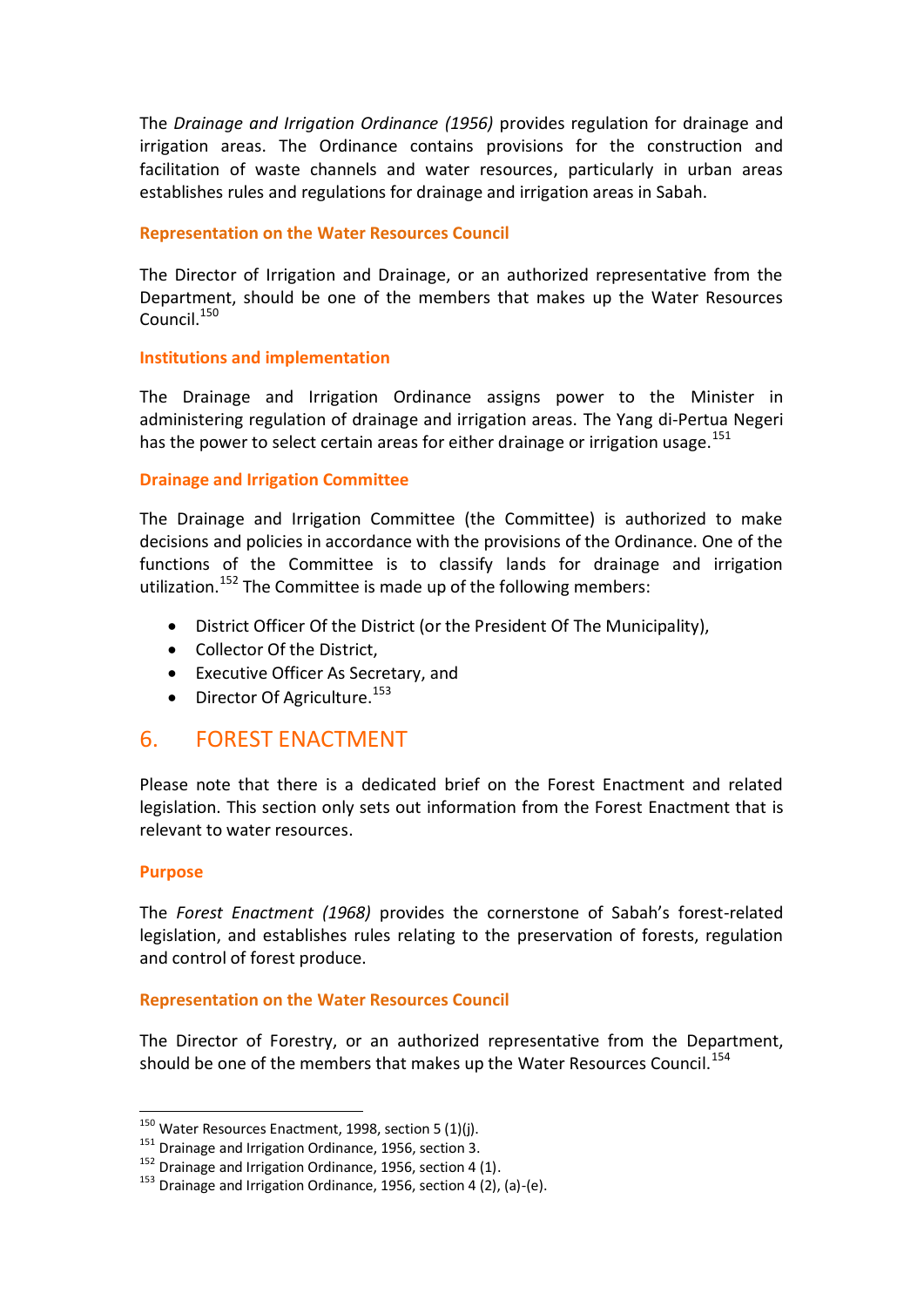#### **Amendments to Forest Enactment**

The *Amendment to Forest Enactment (1968)* eliminates the entire section of the Forest Enactment titled "Forest Reserve not to cease or to be excised".<sup>155</sup> The elimination of this section allows authorities to remove or modify portions of a Forest Reserve at their discretion. Prior to this amendment, authorities could remove land in a Reserve if it was to be used as a Park, Game Sanctuary or Bird Sanctuary.<sup>156</sup>

#### **Including Forest Reserves in Water Protection Areas**

The Yang di-PertuaNegeri, after advisement of the Council, may include land portions or entire areas of land established in a Forest Reserve in a Water Protection Area. The Water Protection Area should be established to protect water, water bodies, the locality of water, flow of water or to guard against pollution or degradation.<sup>157</sup>

#### **Control of a Forest Reserve in a Water Protection Area**

If an area of a Forest Reserve is included in a Water Protection Area it is subject to the control of the Director of the Forestry Department.<sup>158</sup> If a person enters a Water Protection Area that is also a Forest Reserve without of the approval from both the Director Water Resources and the Director of Forestry they will be guilty of an offence.<sup>159</sup>

# 7. ENVIRONMENT PROTECTION ENACTMENT

Please note that there is a dedicated brief for the Environment Protection Enactment and related legislation. This section only sets out information from the enactment that is relevant to water resources.

#### **Purpose**

 $\overline{a}$ 

The *Environment Protection Enactment (2002)* establishes Sabah's laws for the protection of the environment and all other related matters.

#### **Establishing protection policies and areas**

The Minister has the authority under the Environment Protection Enactment to establish an environmental protection policy for an area where pollution is significant or likely to become significant for the environment.<sup>160</sup> In addition, the

 $^{154}$  Water Resources Enactment, 1998, section 5 (1)(e).

<sup>&</sup>lt;sup>155</sup> Forest Enactment, 1968, section 22.

<sup>156</sup> Forest (Constitution of Forest Reserves and Amendment) Enactment 1984, section 3.

<sup>&</sup>lt;sup>157</sup> Water Resources Enactment, 1998, section 36 (1).

<sup>&</sup>lt;sup>158</sup> Water Resources Enactment, 1998, section 36 (8).

 $159$  Water Resources Enactment, 1998, section 37 (1)(b).

 $160$  Environment Protection Enactment, 2002, section 9, 10 (1), (a)-(b).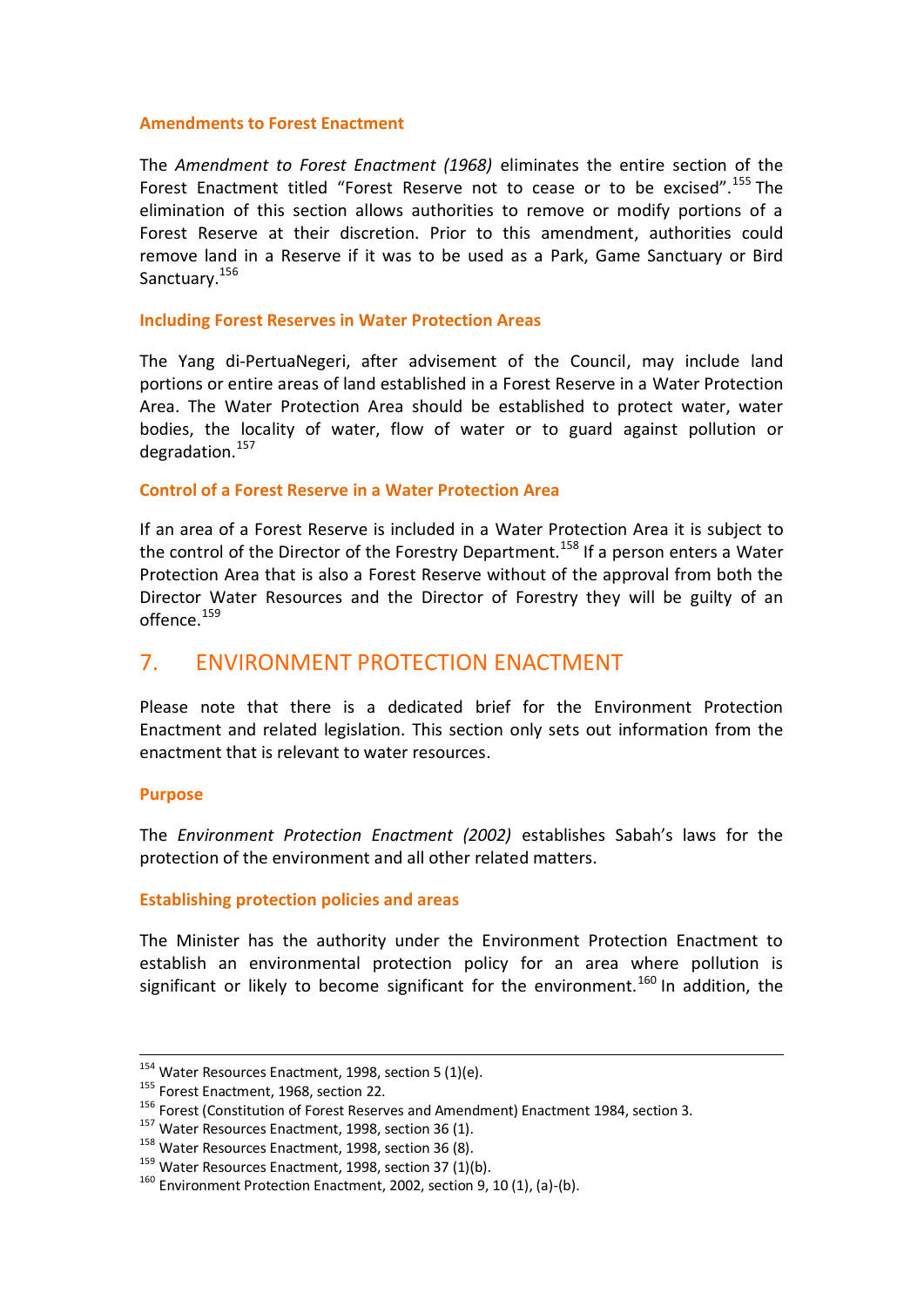Minister also has the authority to establish Environmental Protection Areas for the protection on the environment by notification in the Gazette.<sup>161</sup>

# 8. WATER SUPPLY ENACTMENT

#### **Purpose**

The *Water Supply Enactment (2003)* establishes Sabah's rules relating to the distribution and supply of water and matters related.

#### **Power to delegate authority**

The Director has the authority to delegate powers of the Water Resources Enactment to any officer of a public authority or to a committee established by the Director for the protection of the water supply for a village or local community.<sup>162</sup> The State Water Authority is established in the Water Supply Enactment to oversee the custody, management and administration of the water supply system independent to the Water Resources Enactment but could be suitable for delegation of powers from the Director.<sup>163</sup>

# 9. INLAND FISHERIES AND AQUACULTURE ENACTMENT

#### **Purpose**

The *Inland Fisheries and Aquaculture Enactment (2003)* provides sustainable development and management regulations for inland fisheries, aquaculture and other related matters in Sabah. This enactment is not yet in force but should be used as a guideline for regulations that may be relevant for the future.

#### **Representation on the Water Resources Council**

The Director of the Fisheries Department, or an authorized representative from the Department, should be one of the members that makes up the Water Resources Council.<sup>164</sup>

# 10. INSTITUTIONAL ARRANGEMENT

#### **Water Resource Council**

l

The Water Resource Council includes the Chairman, Secretary of Ministry of Culture, Environment and Tourism, Secretary for Natural Resources, two member with technical or academic experience for the position and the Directors from the following Departments: Lands and Surveys, Forestry, Agriculture, Water Resources, State Economic Planning Unit, Town and Recreational Planning, Irrigation and

<sup>&</sup>lt;sup>161</sup> Environment Protection Enactment, 2002, section 11.

<sup>&</sup>lt;sup>162</sup> Water Resources Enactment, 1998, section 13 (1), (a)-(b).

<sup>&</sup>lt;sup>163</sup> Water Supply Enactment, 1950, section 4 (2).

 $164$  Water Resources Enactment, 1998, section 5 (1)(k).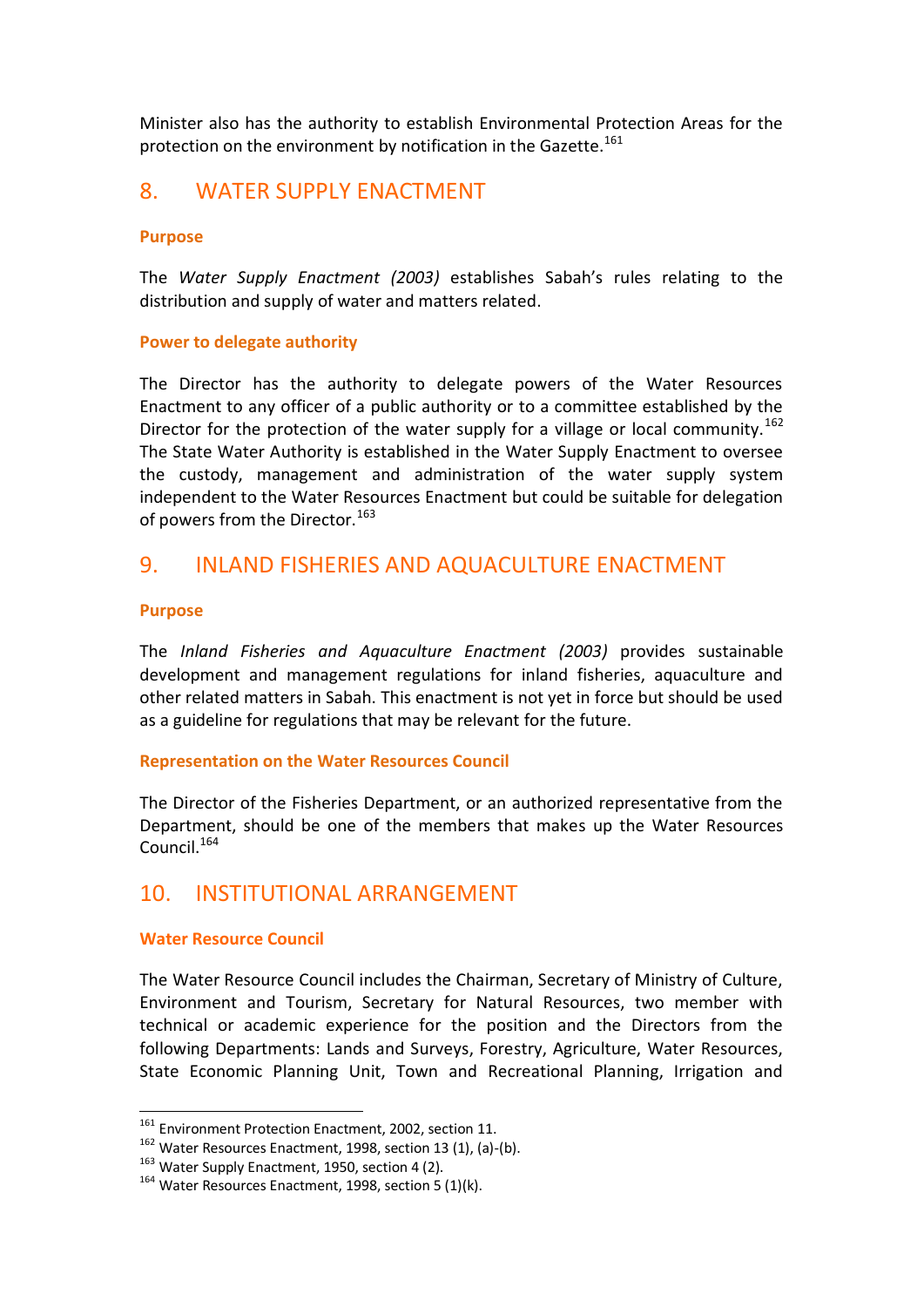Drainage, Fisheries, Water, Ports and Harbours, Geological Surveys, and the Federal Department of Environment for the Sabah Region.<sup>165</sup>

The Water Resource Council is responsible for advising the Minister of Agriculture and Food Industry (the Minister) on certain areas of water management and uses in addition to the following responsibilities:

- Report conditions of water resources to Minister,
- Make recommendations on the improvement of the quantity and quality of water for human use, the aquatic flora and fauna and the aquatic environment,
- Distribute water activity licences,
- Adopt and review plans for effective development of water resources,
- Oversee and regulate catchment management plans and other plans for water resources,
- Develop and issue, with the approval of the Minister, State policies and guidelines for water resources, and
- Require authorities to take action to implement catchment management plans and preventing harm to water resources. $166$

#### **Department of Irrigation and Drainage**

The Department of Irrigation and Drainage was established in 1967. The Department of Irrigation and Drainage is responsible for managing the irrigation and drainage for agricultural areas, river conservancy, hydrology, flood mitigation, urban drainage and state water resources. The State has the intention of establishing a separate department for Water Resources in the future. The Department of Irrigation and Drainage is responsible for the enforcement of the following regulations:

- Drainage And Irrigation Ordinances (1956),
- Drainage and Irrigation Enactment (Amendment) (1983), and
- Sabah Water Resources Enactment (1998).<sup>167</sup>

#### **Director of Water Resources**

 $\overline{a}$ 

The Minister is responsible for appointing the Director of Water Resources<sup>168</sup> and for the following: managing the State's water resources, protecting the quantity/ quality of water, promoting beneficial water use, deciding licence applications, planning and developing areas of water use to reduce conflict, protecting river and shore reserves, developing catchment/management/flood plans, collecting data, providing education and information programs for water resources, developing policies and coordinating the administration of water resources management.<sup>169</sup> The Director can delegate any of his powers away by notification in the *Gazette* to another

 $^{165}$  Water Resources Enactment, 1998, section 5 (1), (a)-(p).

 $166$  Water Resources Enactment, 1998, section 4 (1), (a)-(h).

<sup>&</sup>lt;sup>167</sup> Official Website of Department of Irrigation and Drainage Sabah,

http://www.did.sabah.gov.my/mobile/index.php?id=3uphi2w2.

<sup>&</sup>lt;sup>168</sup> Water Resources Enactment, 1998, section 12 (1).

<sup>&</sup>lt;sup>169</sup> Water Resources Enactment, 1998, section 12 (2), (a)-(I).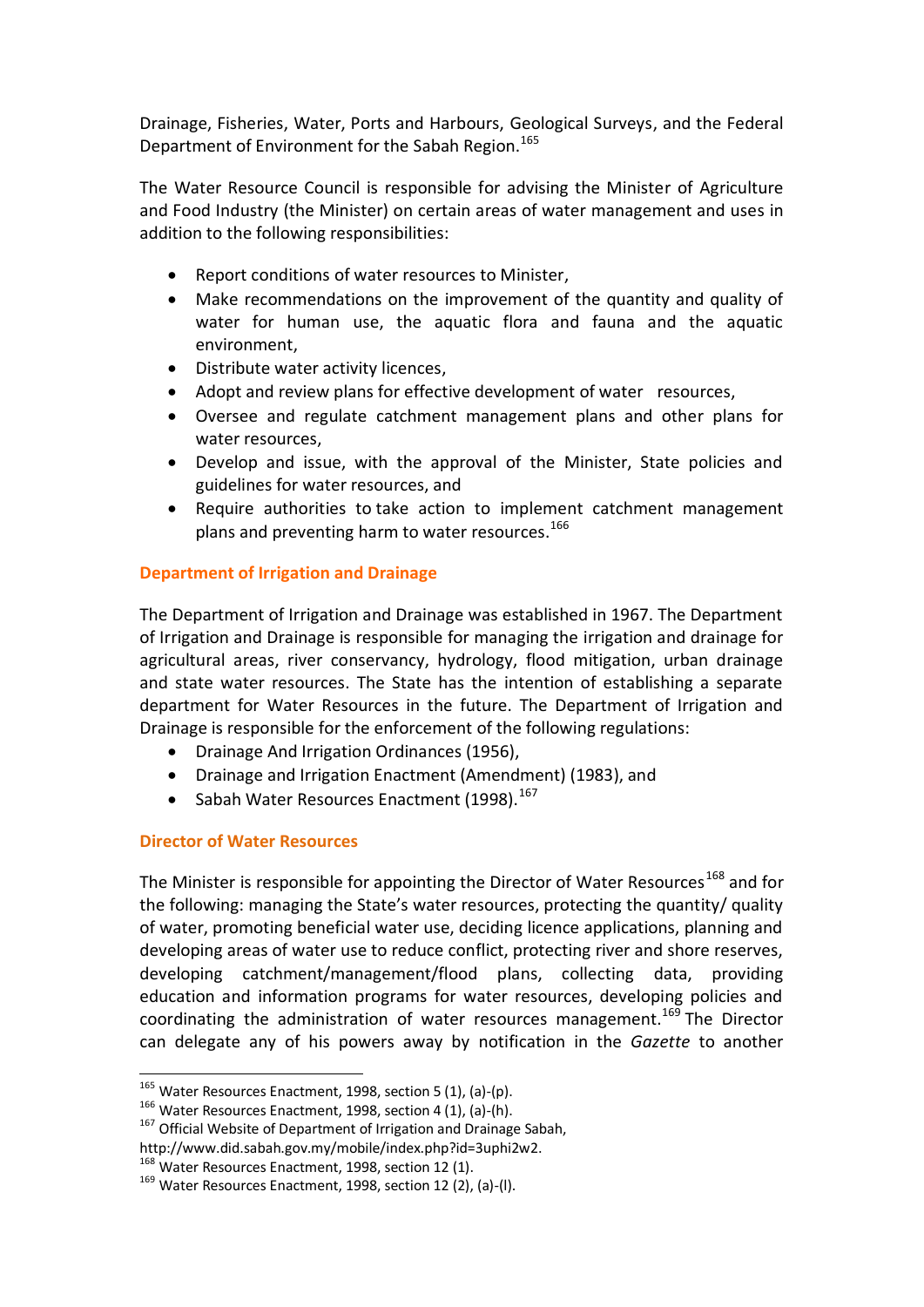authority figure.<sup>170</sup>

#### **FREQUENTLY ASKED QUESTIONS**

#### **If a mangrove is established as a Forest Reserve does the Department of Forestry or the Department of Irrigation and Drainage manage the area?**

The Department of Irrigation is responsible for enforcing the provisions of the Water Resources Enactment (the Enactment). Since the Enactment creates the rules and regulations for water resources, it also is responsible for the maintaining and regulating mangroves. Generally, a mangrove is managed by the Department of Irrigation and Drainage, the Water Resources Council and the Director of Water Resources.<sup>171</sup> Officials and the department ensure that the mangrove is being managed properly and that requirements of management plans are being met. $172$ 

The officials responsible for the maintenance of a mangrove can change when the classification of the mangrove area is altered. A mangrove can be protected in a Water Protected Area or a Water Conservation Area. If a mangrove is protected as a Water Protection Area in a Forest Reserve it should be under the enforcement of the Department of Forestry.<sup>173</sup>

The Forest Enactment designates Class V Forest Reserves as Mangrove Forests.<sup>174</sup> A Mangrove Forest is established to supply mangrove timber or other produce to meet the general demands of trade.<sup>175</sup> If a Mangrove Forest is protected under the Forest Enactment, and has been authorized by the Yang di-Pertua Negeri as a Class V Reserve, the Department of Forestry, Forest Officers and any other authorized officials under the Forest Enactment should look after the maintenance of the Reserve.<sup>176</sup>

It is important to remember that even if officials of the Forestry Department regulate and maintain a Mangrove Forest, if the Forest is also a Water Protected Area the Water Resources Council is still responsible for developing a management plan for the area.<sup>177</sup>

# 11. CASE LAW

 $\overline{a}$ 

The following is relevant case law from other jurisdictions:

 Australian Case, Coulton v. Holcombe [1990] 20 NSWLR 138, relating to landowner's authority to draw water.  $178$ 

 $170$  Water Resources Enactment, 1998, section 13 (1).

 $171$  Water Resources Enactment, 1998, section 5 (1), Official Website of Department of Irrigation and Drainage Sabah, http://www.did.sabah.gov.my/mobile/index.php?id=3uphi2w2&bhs=English.

<sup>172</sup> Water Resources Enactment, 1998, section 36 (9).

<sup>&</sup>lt;sup>173</sup> Water Resources Enactment, 1998, section 36 (8).

 $174$  Forest Enactment, 1968, section 5, (a)-(g).

 $175$  Forest Enactment, 1968, section 5, (a)-(g).

<sup>&</sup>lt;sup>176</sup> Cross referenced Forest Enactment Brief, section 8, "authorized officer".

<sup>&</sup>lt;sup>177</sup> Water Resources Enactment, 1998, section 36 (9).

 $178$  Cited in Environmental Law in Malaysia (Borneo edition), 2007, James Lam Chee Seng.